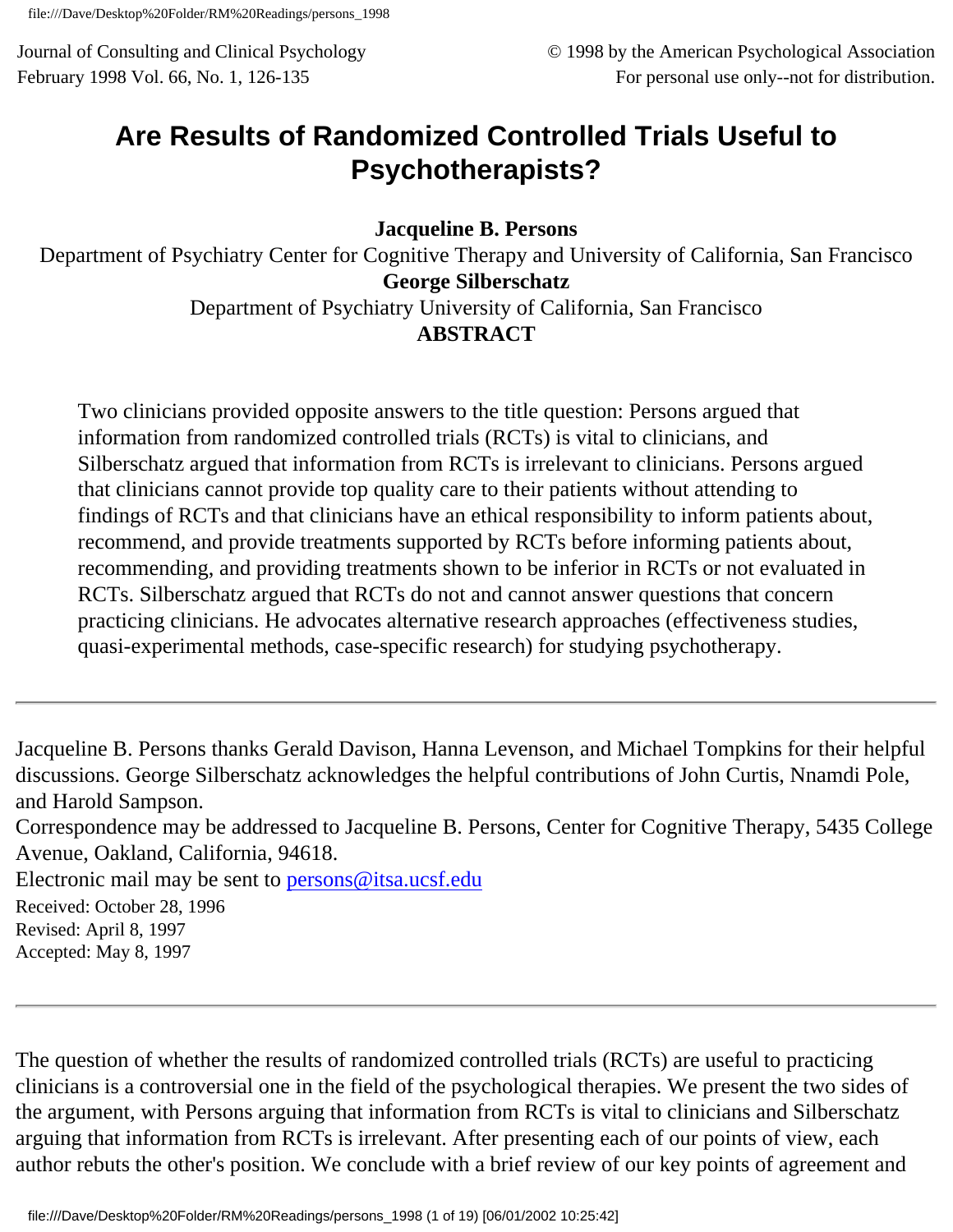disagreement.

## **Two Points of View**

#### **Results of RCTs Are Vital to Clinicians (Jacqueline B. Persons)**

Clinicians must attend to the results of RCTs for clinical, ethical, and legal reasons. I present examples of clinically useful information provided by RCTs. I also describe factors that make it difficult to export RCT-supported protocols from research to clinical settings, and I propose strategies for alleviating some of those difficulties.

#### **Importance of RCTs to Clinicians**

Practitioners need information from RCTs for clinical, ethical, and legal reasons. I discuss each in turn.

Clinicians are routinely called upon to make decisions about alternative treatments. The RCT is designed specifically to assist in these decisions, because the RCT addresses questions of the form, Are Treatment A and Treatment B equally effective in the treatment of disorder X? Other types of studies, including naturalistic studies, can also address this question. However, a naturalistic comparison of Treatments A and B is a weaker design than the RCT because clinicians cannot be certain that the patients receiving Treatment A do not differ in some systematic way from the patients receiving Treatment B. RCTs (through random assignment, hence the name *RCT* ) overcome this weakness (see [Chambless & Hollon,](#page-15-0) [1998](#page-15-0) ). Because clinicians need information about comparative treatment efficacy and because the RCT is one of the strongest designs to answer this question, I believe that unless psychotherapists attend to RCTs, they cannot offer their patients the best quality care.

Evidence from clinical trials is currently widely accepted by the scientific community as the gold standard of evidence about treatment efficacy. It is also generally accepted by the lay public; articles reporting results of clinical trials appear daily in the popular press. Because the RCT is the standard method of evaluating treatment efficacy, I believe that clinicians have an ethical responsibility to use RCTs to guide their work; this argument has also been made by others, including the Agency for Health Care Policy and Research, U.S. Public Health Service ([AHCPR], 1993; [Klerman, 1990](#page-16-0); McFall, 1991 ). Practicing without regard to the results of the RCTs can also have legal consequences ( [Klerman, 1990](#page-16-0)  ). Furthermore, because RCTs are the gold standard method for comparing treatments, I believe that in this debate the burden of proof falls on clinicians who assert that RCTs are not relevant to their work.

#### **What Useful Information Do RCTs Provide to Therapists?**

The RCT can answer the question, All else the same, what treatment is best for disorder X? RCTs can tell us which therapies are superior to other active therapies, which new therapies appear equal to older therapies of known efficacy, and which therapies are superior to placebo or to no treatment. I discuss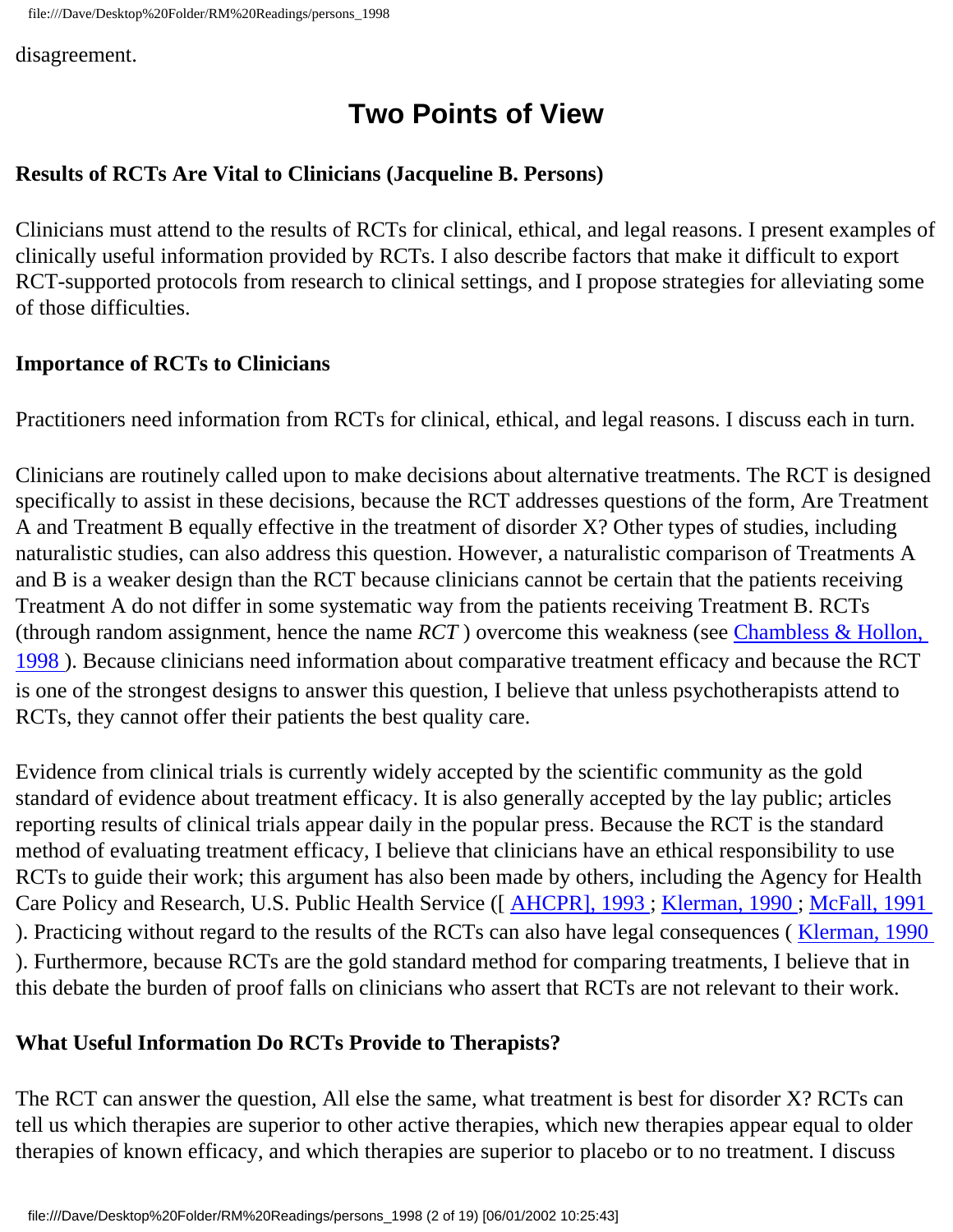file:///Dave/Desktop%20Folder/RM%20Readings/persons\_1998

each of these points here.

Numerous RCTs comparing active treatments for a particular clinical problem show superior outcomes for one or another treatment modality. For example, exposure to somatic cues plus cognitive therapy has been shown to be more effective than relaxation in treating panic ([Barlow, Craske, Cerny, & Klosko,](#page-15-1) [1989](#page-15-1) ); cognitive—behavior therapy has been shown to be more effective than nondirective therapy, short-term psychodynamic therapy, and pharmacotherapy in treating bulimia nervosa ( [Leitenberg, 1993](#page-17-1) ); behavioral interventions have been shown to be superior to insight-oriented psychotherapy in treating nocturnal enuresis in children (Kaplan & Busner, 1993); stress innoculation training has been shown to be more effective than supportive counseling in treating symptoms of posttraumatic stress disorder ([Foa,](#page-15-2) [Rothbaum, Riggs, & Murdock, 1991](#page-15-2) ); cognitive—behavior therapy and applied relaxation have both been shown to be more effective than nondirective psychotherapy in treating generalized anxiety ( Borkovec & Costello, 1993); dialectical behavior therapy has been shown to be more effective than treatment as usual in reducing parasuicidal behavior and hospital days in women with borderline personality disorder ( [Linehan, Armstrong, Suarez, Allmon, & Heard, 1991](#page-17-2) ); behavior therapy has been shown to be superior to pharmacotherapy in treating obsessive—compulsive disorder ([Stanley & Turner,](#page-18-0) [1995](#page-18-0)); and two different treatments (social skills training plus chemotherapy and family psychoeducation plus chemotherapy) have each been shown to be superior to chemotherapy alone in the aftercare treatment of schizophrenic patients living in high-expressed-emotion households ( [Hogarty et](#page-16-2)  [al., 1986](#page-16-2) ). These are only a few examples of randomized trials showing superior outcomes for a particular treatment for a particular problem; many others are provided in the articles in this special issue.

RCTs also provide useful information when they show that a new treatment is equal in efficacy to a treatment that has repeatedly been shown to be superior to placebo or wait-list conditions. This type of evidence adds to our confidence in the efficacy of a new therapy. For example, RCTs have shown that interpersonal therapy and cognitive therapy do not differ in efficacy from pharmacotherapy for treatment of major depression (AHCPR, 1993; Clarkin, Pilkonis, & Magruder, 1996). This example demonstrates that therapists must be familiar with results of RCTs of pharmacotherapy as well as psychological therapies–in fact, they must be familiar with clinical trials of any therapy for the disorders they treat.

Clinicians can also make use of RCTs showing that a therapy is superior to no treatment or to a placebo, even if the therapy has not been compared with other active therapies. In fact, much of what we know about effective therapies stems not from demonstrations that these therapies are superior to other active therapies, but from demonstrations that they are superior to placebo or to no treatment. Therapies demonstrated effective in this way include interventions to treat social phobia (Hope, Holt, & Heimberg, [1993](#page-16-3) ), major depression ( [Persons, 1993](#page-17-3) ), and anxiety disorders in children ( [Kendall, 1994](#page-16-4) ), among others.

I also believe that clinicians have an ethical and professional responsibility to recommend therapies that have been shown in RCTs to be superior to a no-treatment condition before they recommend therapies that have not been evaluated in an RCT. This view entails a distinction between therapies that have not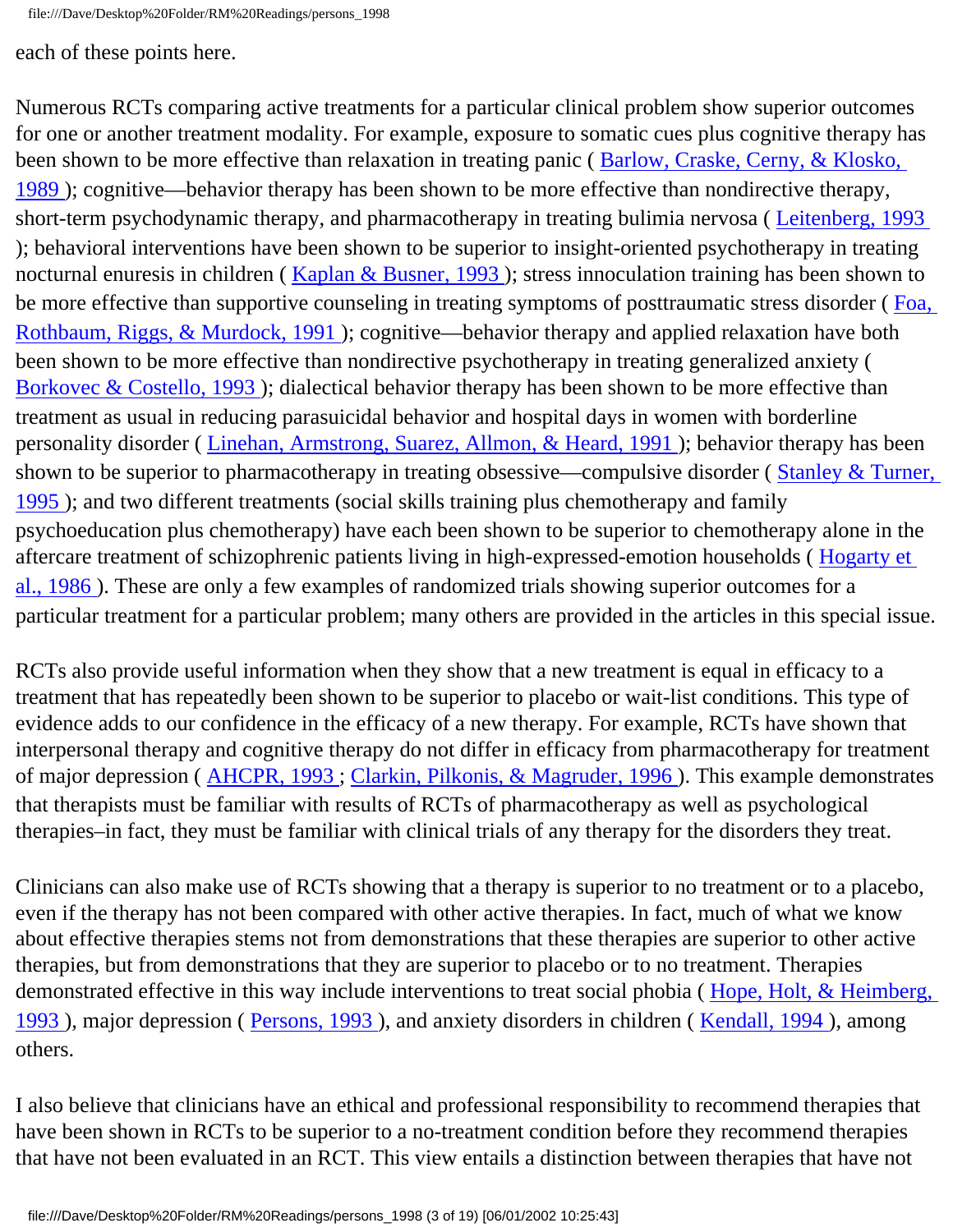been shown in controlled studies to be effective and ineffective therapies. The fact that a therapy has not been demonstrated effective in a controlled study does not mean that it is ineffective–in fact, it may be quite helpful. However, unless it has been studied in a controlled study, we have no compelling evidence that it is effective and we cannot be certain it is not harmful.

## **What Information Do RCTs Not Provide Clinicians? When Do RCT-Supported Treatment Protocols Fall Short?**

Although RCTs are invaluable, they frequently fail to meet clinicians' needs, for several reasons. First, RCTs provide information about the average case, whereas clinicians make treatment decisions about specific, unique cases (Howard, Krause, & Vessey, 1994). Second, RCT-supported protocols are difficult to use in clinical practice because most currently available protocols guide treatment of single disorders and problems, whereas most patients have multiple disorders and problems. Third, even when patients seek treatment for single disorders for which empirically supported protocols exist, the protocols often provide clinicians with little assistance in overcoming common obstacles–such as noncompliance and patient—therapist relationship difficulties–to following the protocols.

Difficulties using the results of RCTs are counterbalanced by the clinician's obligation to do evidencebased practice, that is, practice that relies on empirical evidence and methods, including evidence from RCTs. A model of evidence-based practice that attends to RCTs while accomodating some of the difficulties clinicians encounter when using the RCTs is presented in the next section.

### **Essential Components of Evidence-Based Practice**

Evidence-based practice has (at least) three components: formally informing patients about treatment options and making treatment recommendations, providing RCT-supported treatments, and conducting the treatment as a scientific experiment.

### **Formally informing the patient about treatment options and making treatment recommendations.**

In an evidence-based approach to treatment, the therapist makes treatment decisions collaboratively with the patient and his or her family. In contrast, in a non-evidence-based approach to treatment, the clinician makes treatment decisions unilaterally and may even begin treatment without discussing options! The process of informing the patient about treatment options and offering treatment recommendations is elegantly described in the practice guideline for treatment of depression in primary care written by [AHCPR \(1993\)](#page-14-0) .

I believe that clinicians have an ethical responsibility to inform patients about the findings from RCTs that are relevant to the patient's condition. Clinicians, in my view, also have an ethical responsibility to recommend treatments supported by evidence from RCTs before recommending treatments that are not supported by evidence from RCTs or that are not evaluated in RCTs. I also argue that because RCTs are widely accepted as the gold standard of evidence about treatment efficacy, even clinicians who do not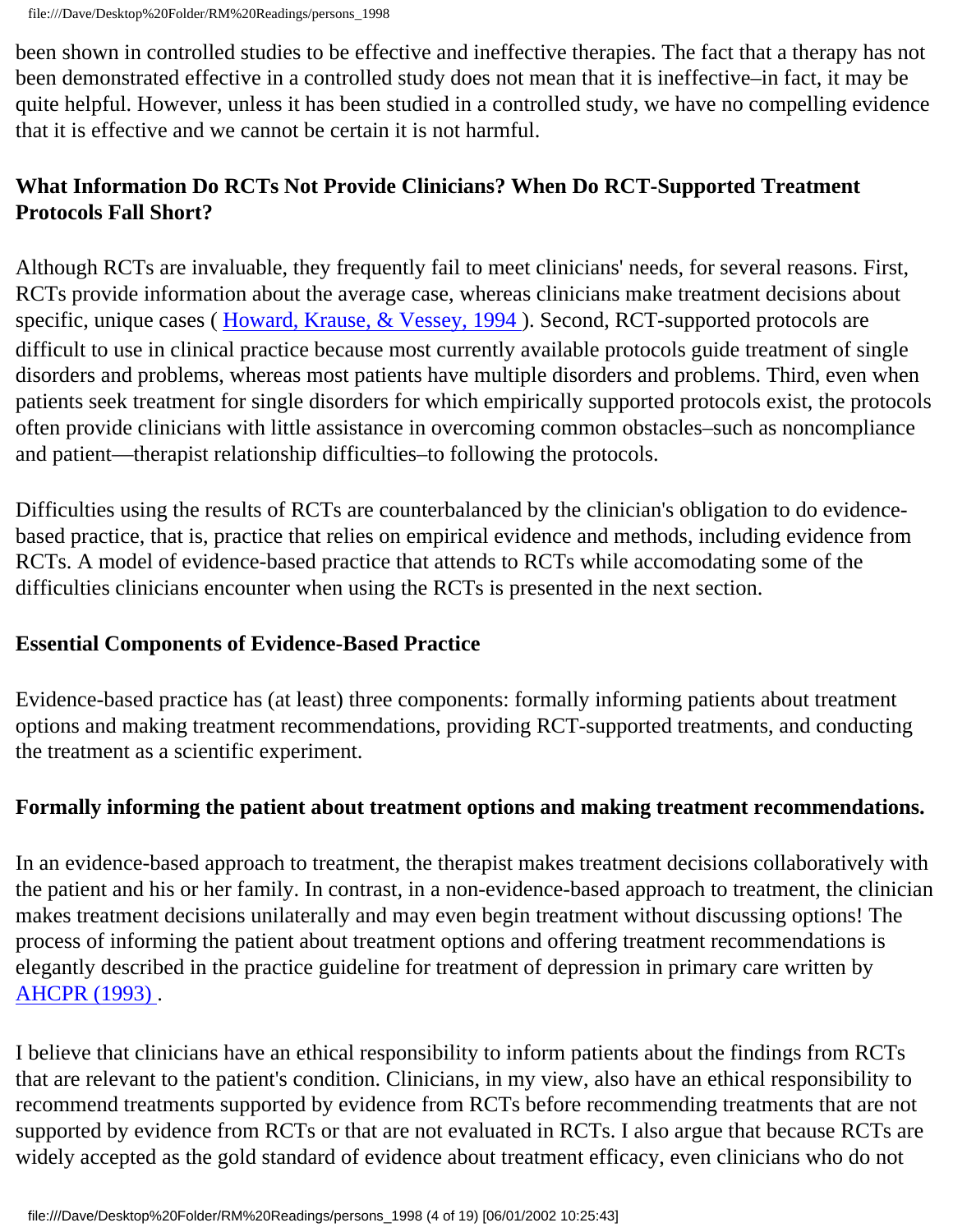view RCTs as useful to clinical practice have an ethical responsibility to rely on RCTs when providing information about treatment options and making treatment recommendations to their patients.

## **Providing RCT-supported treatments.**

I believe that clinicians have an ethical and professional responsibility to provide, as first-line treatment, interventions that have been shown superior or efficacious in RCTs before providing interventions that have been shown to be inferior or ineffective in RCTs, or that have not been studied in RCTs. However, as described above, it may be difficult to adapt an RCT-supported protocol designed for the average patient to the needs of the particular patient in the clinician's office. To do this, the evidence-based practitioner can rely on an idiographic (individualized) case formulation. Viewing the protocol as a nomothetic application of a nomothetic theory, the therapist can adapt the protocol to a particular case by using the nomothetic theory underpinning the RCT-supported protocol to develop an idiographic theory of the case at hand; this is an idiographic case formulation. The idiographic formulation can guide all of the tasks of the therapy: developing a treatment plan, determining the type and order of interventions to be selected from the nomothetic protocol, managing treatment failure, handling noncompliance, and responding to patient—therapist interpersonal difficulties (see [Persons, 1989](#page-17-4)). This method borrows from many, including [Eifert, Evans, and McKendrick \(1990\)](#page-15-5) , who used the term *principle-driven*  therapy to describe this idea; it also relies on notions of idiographic conceptualization and treatment planning described in psychodynamic, behavioral, and other treatment modalities.

### **Treatment-as-experiment.**

The clinician using this strategy conducts the treatment of each patient as a scientific experiment with a sample size of 1. This stance toward clinical work is well described by many ([Barlow, Hayes, & Nelson,](#page-15-6) [1984](#page-15-6) ; [Hersen & Barlow, 1976](#page-16-6) ; [Kazdin, 1993](#page-16-7) ; [Stricker & Trierweiler, 1995](#page-18-1) ). As much as possible, all of the steps described here are carried out collaboratively with the patient. The therapist begins by conducting a comprehensive assessment, developing a problem list, specifying the goals of treatment, and choosing strategies for measuring progress toward the goals. Next, the therapist constructs an idiographic hypothesis about the mechanisms causing, controlling, or maintaining the patient's problems, or both; this is the case formulation. The formulation is used to develop a treatment plan. As treatment proceeds, patient and therapist monitor its outcome; if results are poor, the therapist reformulates the case in an attempt to generate an alternative treatment plan. This hypothesis-testing approach to therapy is orientation-neutral; in fact, it is illustrated in [Silberschatz, Fretter, and Curtis \(1986](#page-18-2) ; see also [Fretter,](#page-16-8)  [1984](#page-16-8) , who use a cognitive—psychoanalytic approach to treatment).

## **Results of RCTs Are Useless to Clinicians (George Silberschatz)**

For the past several years, whenever I have lectured on psychotherapy research or made clinical presentations to practicing psychotherapists, I have made it a point to ask my audience whether they were familiar with the findings of the National Institute of Mental Health Treatment of Depression Collaborative Research Program (NIMH Depression Study; [Elkin et al., 1989](#page-15-7) ). Typically, a number of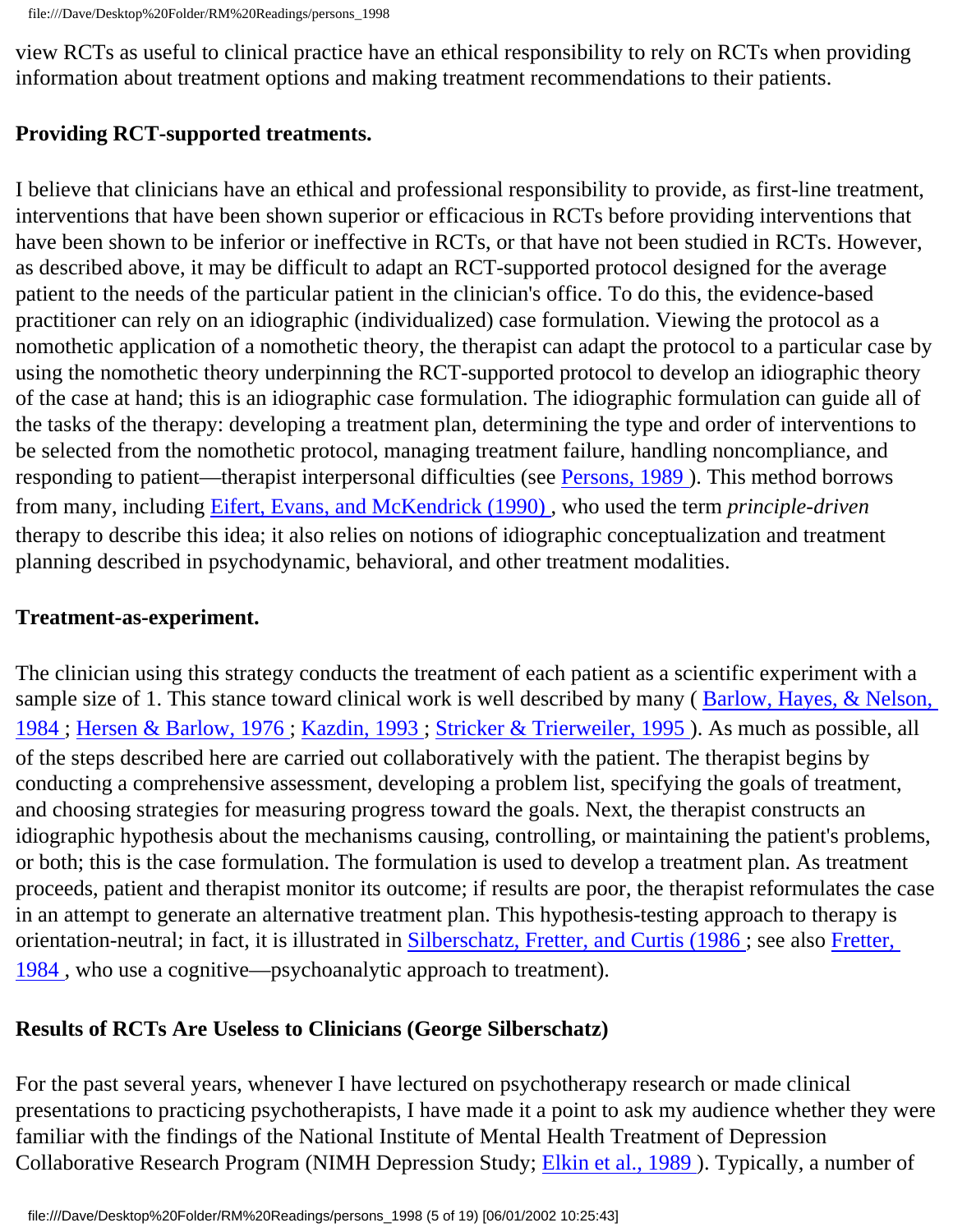people have heard of the study or have read about it; however, I have never heard anyone say that the way she or he practiced psychotherapy was influenced by the NIMH research or by any other RCT. The problem is not that clinicians are ignorant about or indifferent toward research; most clinicians are well informed and keep abreast of the clinical and research literature (see, e.g., recent surveys by [Beutler,](#page-15-8)  [Williams, & Wakefield, 1993](#page-15-8) ; [Beutler, Williams, Wakefield, & Entwistle, 1995](#page-15-9) ). I believe that RCTs have minimal impact on the practice of psychotherapy because the method and findings do not address the issues and concerns of the practicing clinician ( [Goldfried & Wolfe, 1996](#page-16-9) ; [Howard, Moras, Brill,](#page-16-10)  [Martinovich, & Lutz, 1996](#page-16-10)).

When a patient seeks therapy, the therapist must try to answer several basic questions: What is bothering the patient? What does the patient hope to accomplish in treatment? What has impeded the patient from achieving his or her goals? How can the therapist best help this patient? I believe that certain kinds of research studies are capable of providing useful data to answer these fundamental clinical questions (e.g., [Crits-Christoph, Cooper, & Luborsky, 1988](#page-15-10) ; [Howard et al., 1996](#page-16-10) ; [Rice & Greenberg, 1984](#page-17-5) ; [Silberschatz, 1986](#page-17-6); Silberschatz & Curtis, 1993). However, RCTs do not provide any meaningful help in addressing these questions and, consequently, they have had very little impact on clinicians and on the practice of psychotherapy. [Goldfried and Wolfe \(1996\)](#page-16-9) have similarly suggested that RCTs have had minimal impact on the practice of therapy because they simply do not address issues that are most pertinent to the practicing therapist: how to treat patients who suffer from multiple disorders, how to treat underlying personality problems, how to resolve clinical impasses, and how or why do treatments work–that is, what are the actual mechanisms and processes of therapeutic change?

Research on the effective ingredients in psychotherapy is in its infancy. Empirical studies of psychotherapy change processes are rare, and consequently relatively little is known about basic mechanisms of change in psychotherapy. In RCTs, therapeutic approaches, and the implicit or explicit theories of change embedded within them, are codified in treatment manuals. However, therapy manuals tend to be oriented toward specific therapy techniques, rather than effective therapy ingredients or other variables that may supersede techniques (e.g., empathy, the therapeutic relationship, and therapeutic alliance). [Goldfried and Wolfe \(1996\)](#page-16-9) pointed to the dangers of treatment manuals functioning "as more of a straightjacket than a set of guidelines" (p. 1014). They reviewed research suggesting that therapists who adhere too closely to treatment manuals compromise their clinical effectiveness. Moreover, therapies that easily lend themselves to manualization, and hence to the RCT method, are not necessarily those that are widely practiced ( [Parloff, 1979](#page-17-7) ).

From the clinician's point of view, RCTs lack external or ecological validity. In the effort to optimize internal validity in RCTs (i.e., to assure that differences between groups are attributable only to treatment conditions), external validity is severely compromised if not totally sacrificed ( [Howard et al., 1996](#page-16-10) ; Seligman, 1995, 1996). RCTs do not focus on the types of patients seen in practice, nor do they focus on the types of therapies that therapists actually do in their offices ( [Parloff, 1979](#page-17-7) ; [Persons, 1991](#page-17-9) ). This point was vividly driven home at an NIMH psychotherapy research conference when a participant reminded the audience (ostensibly in jest) not to overlook "the first law of research: Don't use real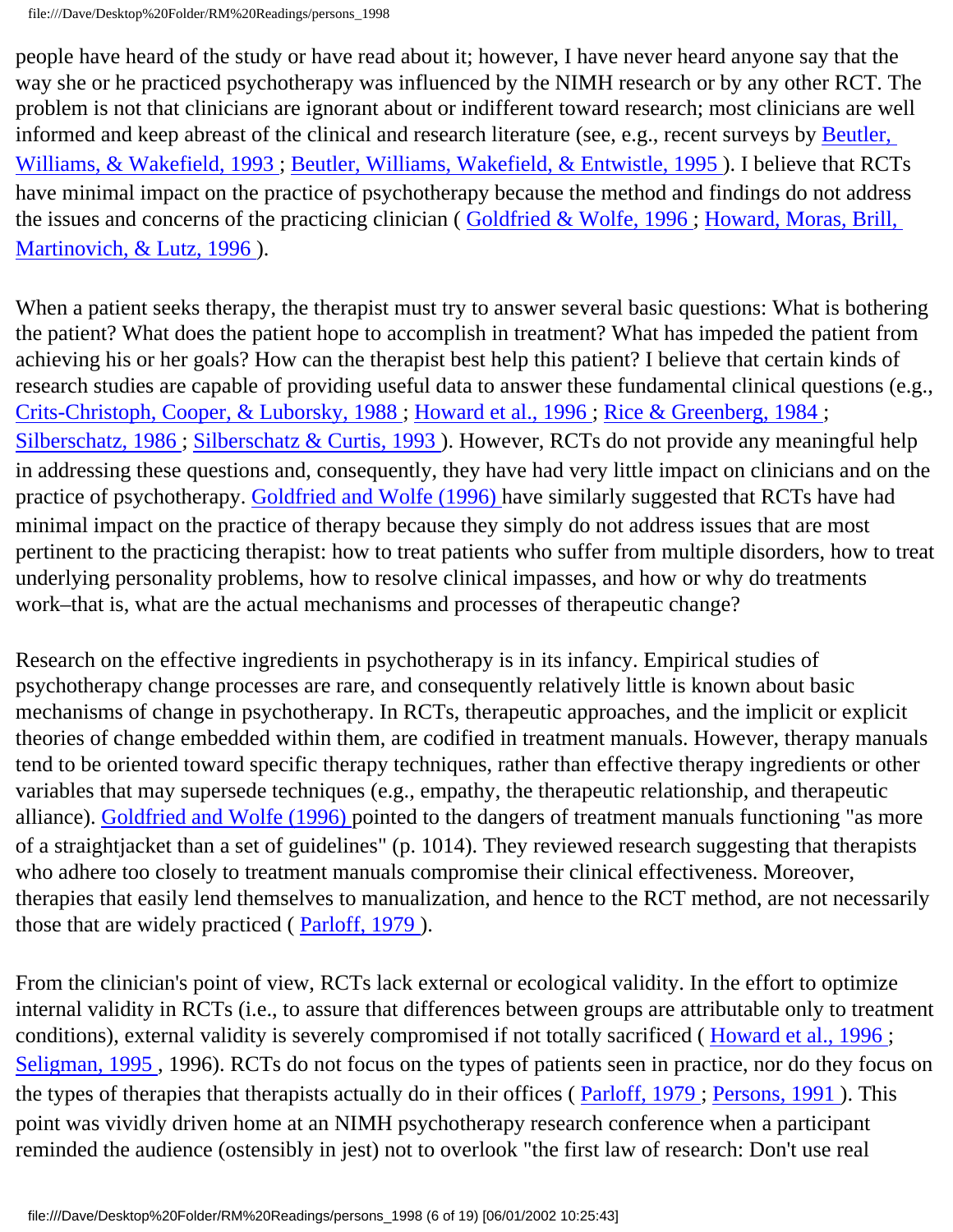patients" ([Goldfried & Wolfe, 1996](#page-16-9), p. 1011). Similarly, in an article titled "Psychotherapy Research Is Not Psychotherapy Practice," [Fensterheim and Raw \(1996\)](#page-15-11) argued that controlled research studies use subjects not patients; and even though they are drawn from a clinical population, research subjects differ markedly from psychotherapy patients. RCTs usually focus on patients with a single diagnosis; large numbers of patients are screened out of these studies in order to achieve a homogenous diagnostic sample. Clinicians frequently treat complex cases suffering from multiple problems and diagnoses. Indeed, the type of patient most likely to be screened out of the RCT is the patient seen by the typical practicing therapist. Fensterheim and Raw questioned the validity of applying results from this narrowly defined population of research subjects to therapy patients: "Considering the complexity of many of the patients [typically seen by therapists in practice], the comorbidities, and the myriad life problems, there is the question of whether it is possible or ethical to use these protocols with such patients" (p. 169).

In addition to marked differences in patients seen in research and practice settings, the kinds of treatments carried out in most therapists' offices differ markedly from the kinds of treatments studied in RCTs. In most RCTs, treatment is highly specified with regard to number of sessions, techniques to be used, and timing of interventions, and treatment must be administered as uniformly as possible to the entire patient sample. In good clinical practice, it is flexibility, rather than uniformity or strict adherence to treatment manuals, that is required (Goldfried & Wolfe, 1996; [Howard et al., 1996](#page-16-10)). Indeed, effective therapists tailor therapy to the problems and needs of the individual patient (for research bearing on this issue, see Silberschatz & Curtis, 1993; Silberschatz et al., 1986). [Nezu \(1996\)](#page-17-10) has argued that even among the most homogeneous groups of patients, therapists, and patient—therapist dyads, "a therapy cookbook does not and probably cannot exist. As [Hersen \(1981\)](#page-16-11) noted over 15 years ago, complex problems require complex solutions." ( [Nezu, 1996](#page-17-10) , p. 162).

[Seligman \(1995\)](#page-17-8) has argued that the very properties that make the RCT scientifically rigorous, make it "the wrong method for empirically validating psychotherapy as it is actually done, because it omits too many crucial elements of what is done in the field" (p. 966). He delineated five properties that characterize psychotherapy as it is typically practiced and argued that each of these properties are absent from controlled clinical trial studies. (a) Psychotherapy as practiced in the field, is not of fixed duration; therapy continues until the patient improves or terminates treatment. (b) In clinical practice, psychotherapy is self-correcting; if a particular strategy or technique appears not to be working, the clinician adopts a different approach. (c) Psychotherapy patients in the field frequently enter treatment by actively seeking a therapist of their choosing (as opposed to a passive process of random assignment). (d) Patients seen in therapists' offices typically have multiple problems rather than a single diagnosis. (e) Psychotherapy in the field is aimed at improving patients' general level of functioning, not just symptomatic improvement.

RCTs can be a powerful tool for assessing circumscribed, highly specified procedures (e.g., agricultural methods, pharmacotherapy, and certain medical procedures). I do not believe that psychotherapy, as practiced in the field by experienced practitioners, lends itself to the RCT methodology. Indeed, [Howard](#page-16-10)  [et al. \(1996\)](#page-16-10) succinctly and cogently pointed out that there are three different questions that can be asked about any treatment and that the answers to these questions require fundamentally different research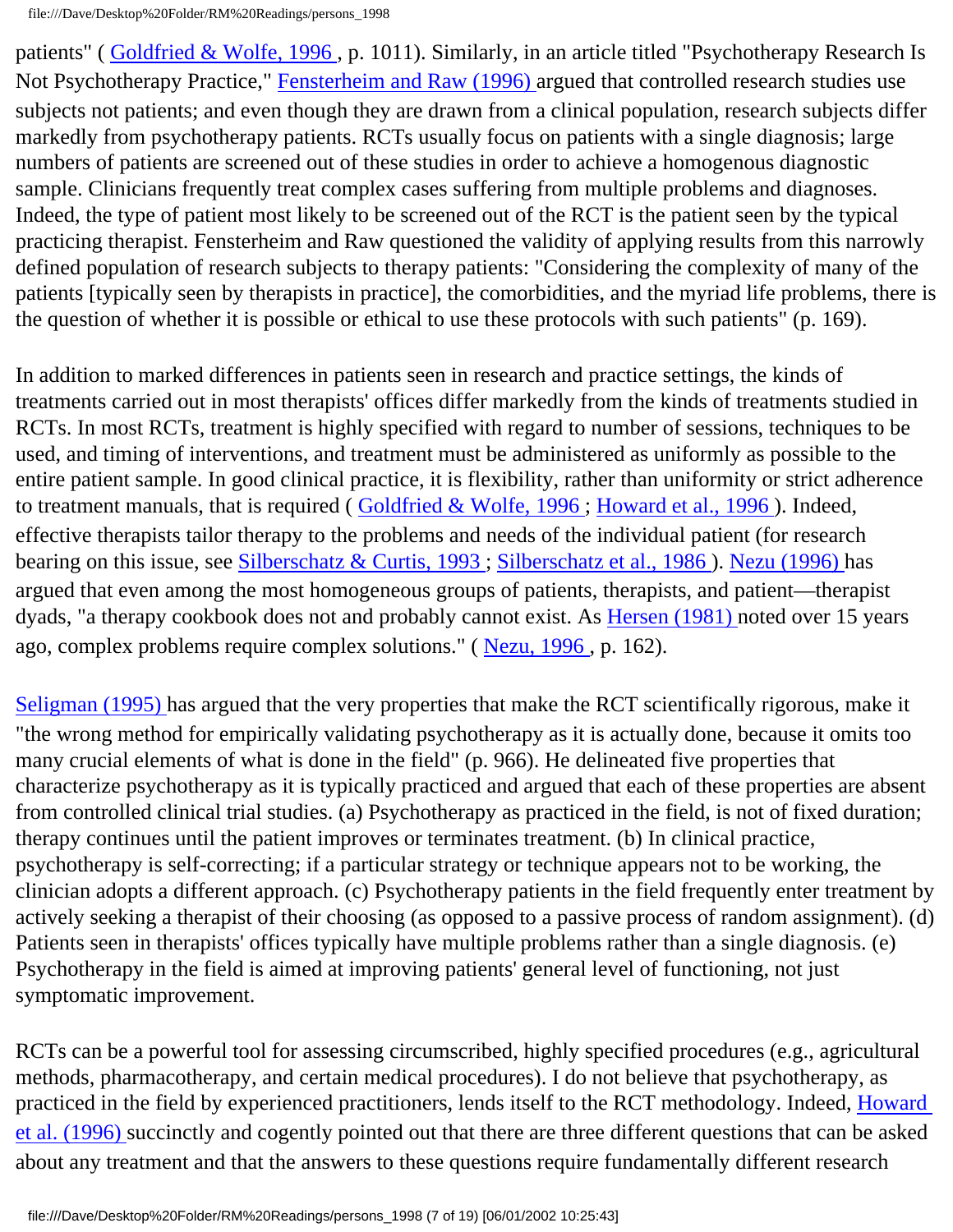methods: Does a treatment work under controlled experimental conditions? Does it work in clinical practice? And does it work for this particular patient? RCTs are the standard method for addressing the first (efficacy) question; however, RCTs are the wrong method for studying psychotherapy as practiced in the field by experienced practitioners. To assess how therapy works in practice or whether it works for any given patient requires quasi-experimental procedures and a more case-specific research approach ( [Howard et al., 1996](#page-16-10) ).

In arguing that RCTs are useless to clinicians, I am not saying that psychotherapy research is useless. In fact, I have been a strong advocate for scientific rigor in psychotherapy research ([Silberschatz, 1994](#page-18-4)) as well as in training (Silberschatz, 1990); but scientific rigor is not synonymous with the RCT method. [Goldfried and Wolfe \(1996\)](#page-16-9) argued that an alternative to the RCT is needed in psychotherapy outcome research: "What needs to be specified and replicated is not brand name therapies but identifiable processes of patient change and therapist behaviors that bring these about" (p. 1013; see also [Howard et](#page-16-10)  [al., 1996](#page-16-10) ). I will briefly review two psychotherapy research strategies that are likely to be more clinically useful and productive than the RCT.

The *events paradigm* ([Rice & Greenberg, 1984](#page-17-5); [Stiles, Shapiro, & Elliott, 1986](#page-18-5)) is a research approach that focuses on critical incidents between patient and therapist. The intensive analysis of such incidents is used to identify, describe, and empirically evaluate effective ingredients and therapeutic change processes in psychotherapy. Many researchers have productively used this paradigm; I shall give one brief illustration based on the work of the San Francisco Psychotherapy Research Group (formerly known as the Mount Zion Research Group; see Silberschatz, Curtis, Sampson & Weiss, 1991, for a review). [Weiss \(1993\)](#page-18-7) developed a cognitive psychoanalytic theory of psychotherapy that includes explicit hypotheses about how therapy works. According to this theory, patients work in psychotherapy to disconfirm pathogenic beliefs either by testing them in the therapeutic relationship or by using the therapist's interpretations to disconfirm these beliefs. Thus, in Weiss's model, one critical change process in psychotherapy is the disconfirmation of pathogenic beliefs. Empirical studies have shown that when pathogenic beliefs are disconfirmed, patients show immediate progress within sessions (Silberschatz & [Curtis, 1993](#page-18-3) ; [Silberschatz et al., 1986](#page-18-2) ) as well as improvement at outcome ( [Norville, Sampson, &](#page-17-12) [Weiss, 1996](#page-17-12) ).

A second research strategy that has more direct relevance to clinicians and to the practice of psychotherapy is the effectiveness study. Unlike an RCT, which attempts to show that one manualized treatment stringently implemented under tightly controlled conditions to a narrowly specified sample of patients is more effective than a contrasting treatment, the effectiveness study is designed to evaluate how well psychotherapy works in the field; that is, how effective is psychotherapy as practiced by clinicians with patients seeking treatment? One recent example of such a study is the *Consumer Reports* ( *CR* ) study ("Mental Health . . . ," 1995). With an sample of 2,900 participants, the *CR* study is the largest single psychotherapy study in the literature. The sample consisted of a clinical population with diverse and multiple problems; it is representative of the patients clinicians tend to see in their practices, rather than the selected patients (suffering from a single disorder) seen in RCTs. Also representative of clinical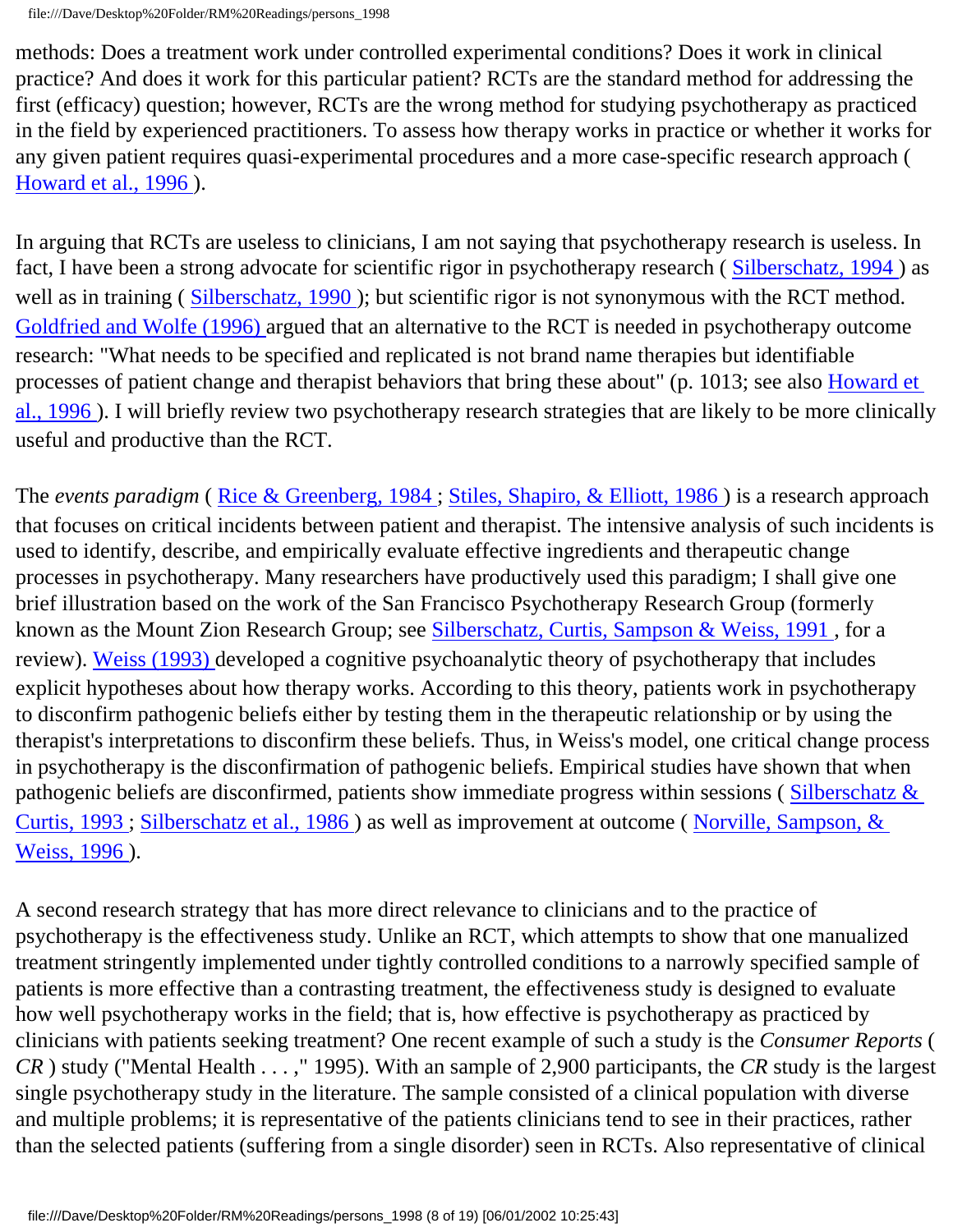practice was the fact that the type and duration of treatment was not specified or fixed in advance. "Because the *CR* study was naturalistic, it informs us of how treatment works as it is actually performed–without manuals and with self correction when a technique falters" ( [Seligman, 1995](#page-17-8) , p. 970). Although the *CR* study is not without methodological shortcomings (for a thorough review, see the October 1996, special issue of the *American Psychologist;* [G. R. Vandenbos, 1996](#page-18-8) ), its ecological validity makes its findings comprehensible and useful to the practicing clinician. [Seligman \(1996\)](#page-17-13)  outlined a number of methodological refinements that would enhance the scientific rigor of future effectiveness studies.

RCT and horse-race studies of psychotherapy are a waste of valuable resources, energy, and time. Although results from individual studies have suggested that one form of treatment is superior to another (some reviewers have suggested that these differences may be attributed to allegiance effects; [Luborsky,](#page-17-14)  [Singer, & Luborsky, 1975](#page-17-14) ; [Robinson, Berman, & Neimeyer, 1990](#page-17-15) ; [Smith, Glass, & Miller, 1980](#page-18-9) ), results from meta-analyses and literature reviews consistently show that no one school of therapy is superior to another (Lambert & Bergin, 1994; [Lipsey & Wilson, 1993](#page-17-17); [Smith et al., 1980](#page-18-9); [Stiles et al.,](#page-18-5) [1986](#page-18-5) ). My interpretation of this consistent finding is that there are certain effective ingredients that cut across different schools of therapy. Expert therapists, regardless of their particular theoretical orientation, have some intuitive understanding of what these ingredients are and use them effectively in their clinical work. The disconfirmation of irrational or pathogenic beliefs is an example of an effective ingredient in psychotherapy ( [Weiss, 1993](#page-18-7) ). An RCT comparing cognitive, experiential, and interpersonal therapy would most likely find no significant differences between treatments, because therapists in each condition were disconfirming patients' pathogenic beliefs, albeit through the use of very different techniques. This effective ingredient hypothesis may explain the lack of differences between psychological treatments. For example, the so-called placebo—clinical management condition in the NIMH Depression Study was essentially supportive therapy (Elkin et al., 1989).

I believe that research and knowledge in our field would be further advanced by focusing more on basic change mechanisms and less on which technique or school of therapy should win the biggest prize. We need to identify what the effective ingredients of psychotherapy are, how they can be maximized to improve the overall effectiveness of therapy, and how therapists can be trained to use them most effectively.

# **Rebuttal: Jacqueline B. Persons**

Silberschatz raises three objections to RCTs; I address each in turn.

First, RCTs do not address the fundamental clinical questions that are most pertinent to practitioners, such as questions about the mechanisms of change in effective therapy and the nature of the therapeutic alliance. Instead, RCTs focus on outcome and on technique.

This objection reflects a value difference between Silberschatz and me (cf. Messer & Winokur, 1984).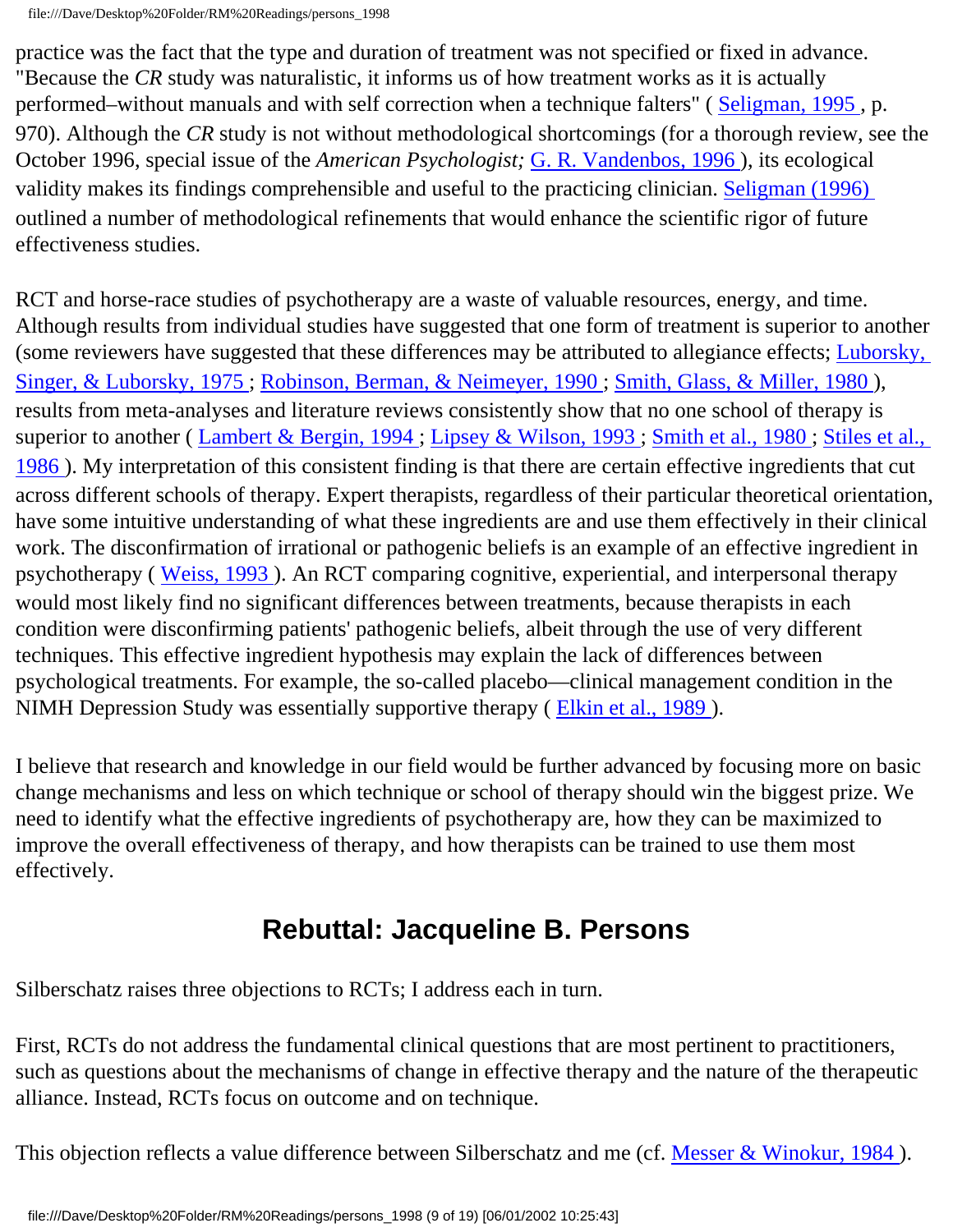Silberschatz places a high value on process, whereas I place a high value on outcome (as do RCTs). Once this discrepancy is seen as a value difference, it is not meaningful to ask, Which is best? We can ask only which value is superior at guiding research or clinical work toward a certain goal (and even the choice of goals is likely to be based on values).

I argue that placing a high value on outcome (as RCTs do) enhances therapists' abilities to relieve patients' symptoms and improve their quality of life. Without controlled outcome studies to examine the efficacy of the treatments they provide, therapists may be providing treatments that do not alleviate suffering and may cause harm. Moreover, unless a therapy has been shown in controlled studies to be effective, I do not place a high value on studies of its mechanisms.

Therapists who emphasize the types of questions Silberschatz poses seem to me to be assuming that the therapy they do is effective. The effectiveness assumption is a risky one; the history of medicine is filled with reports of physicians who believed they were offering effective treatment but later learned (from RCTs) that their therapy was ineffective or even harmful (Frazier & Mosteller, 1995).

Silberschatz states that RCTs do not address topics that seem pertinent to practicing clinicians. This may be true. However, I speculate that RCTs do address topics of interest to patients. Second, RCTs lack ecological validity. They do not capture five properties of psychotherapy as it is usually practiced: (a) open-ended (vs. fixed duration in RCTs), (b) self-correcting (vs. specified in advance in RCTs), (c) treatment and therapist actively chosen by the patient (vs. randomly assigned in RCTs), (d) patients have multiple problems (vs. single problems in RCTs), and (e) therapy is intended to improve general functioning (vs. symptom relief in RCTs).

I agree with Silberschatz that RCTs frequently study phenomena that are distant from the phenomena of clinical practice. However, there is nothing inherent in the RCT that requires this ( $Jacobson &$ [Christensen, 1996](#page-16-13) ). All five phenomena listed as characteristic of clinical practice can readily be studied in an RCT. RCTs can study open-ended treatment (e.g., Jacobson, Dobson, Fruzetti, Schmaling, & Salusky, 1989), self-correcting and nonmanualized treatment, multiple-problem patients (e.g., Linehan et al., 1991), and patients' general level of functioning (e.g., *Elkin et al., 1989*, and many others). To capture clinical practice as it actually happens, many RCTs randomly assign patients to receive treatment as usual in the community (cf. Linehan et al., 1991). It is even possible in an RCT to examine whether patients do better when they receive the therapy or therapist they prefer than when they are assigned to therapy or therapist. To address this question, an RCT could be conducted to compare outcomes for patients who are or are not assigned to their preferred therapy and therapist.

Although RCTs need not study homogeneous patient samples with manualized treatments, Silberschatz does correctly note that currently this is what usually happens. As a result, findings from RCTs are not easily generalized to clinical practice. However, I disagree with Silberschatz that, therefore, RCTs are irrelevant to clinical practice. Consider the following.

The patient in the clinician's office seeks treatment for depression. The patient meets criteria for major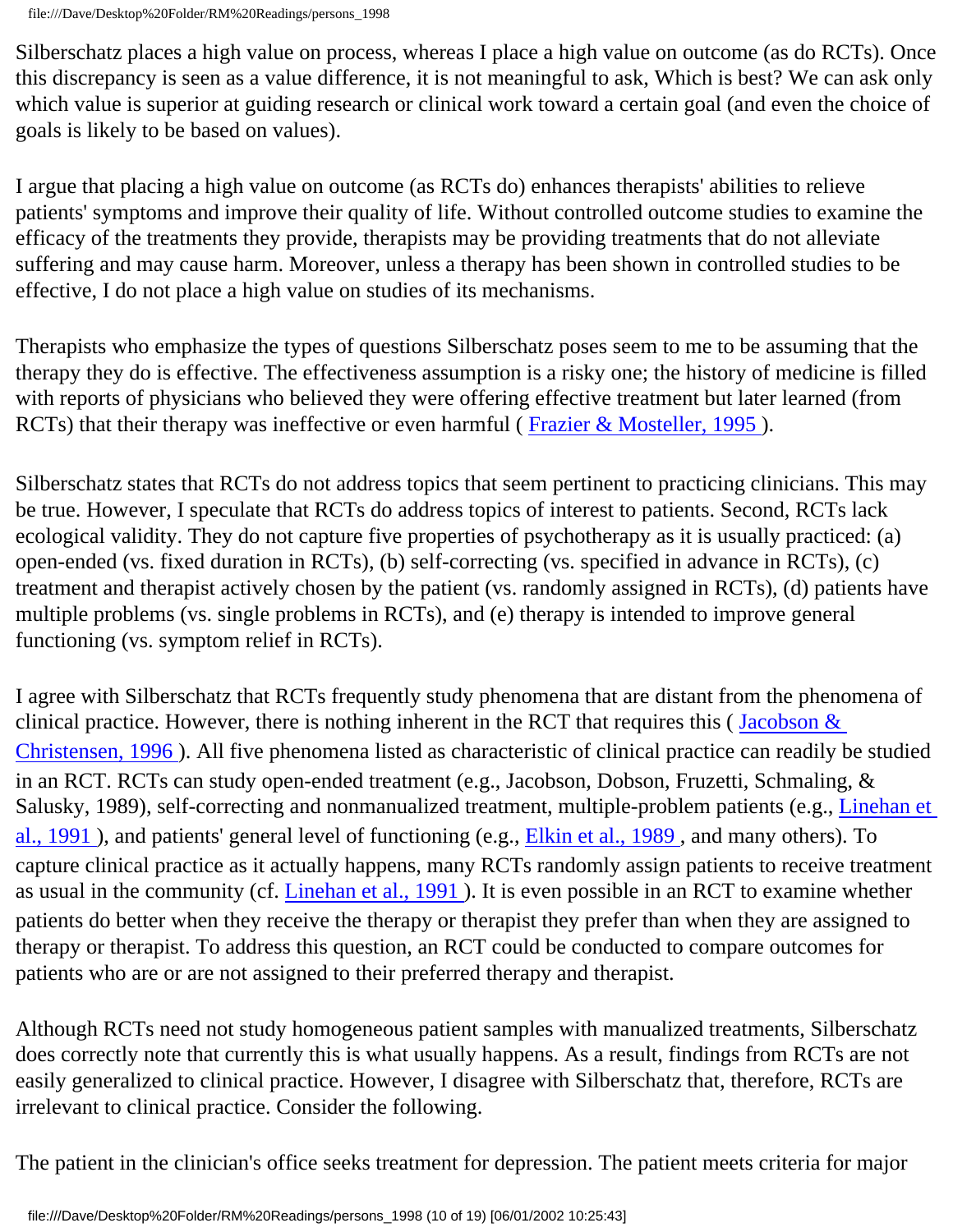depressive disorder, which has been studied in dozens of RCTs. However, the patient does not meet the usual selection criteria of those RCTs because in addition to major depression this patient has coronary artery disease, irritable bowel syndrome, and panic disorder. The therapist in this situation has two choices: She or he can offer the patient one of the treatments shown to be effective in the RCTs, adapting it to the patient's circumstances, or she or he can ignore the results of the RCTs and provide his or her usual or preferred mode of treatment. An evidence-based practitioner will choose the first option.

Similarly, imagine that you have been diagnosed with bladder cancer. Suppose that treatments for bladder cancer have been studied in RCTs, but your case does not meet the typical selection criteria used in the RCTs. Would you like your physician to treat your cancer by extrapolating from the findings in the RCTs to the specifics of your case, or would you rather she or he treat you with whatever methods she or he is familiar and has found helpful in his or her clinical experience, without regard to the results of the latest RCTs? I would like my physician to be guided by the results of the latest RCTs, and I speculate that many readers would agree.

Silberschatz argues that RCTs are not useful because they do not study the therapies that most clinicians do. This statement does not make sense to me. It is not sensible to argue that a RCT studying new therapies is irrelevant to clinicians because they are not currently using those therapies.

I agree with Silberschatz that the treatments conducted by most therapists bear little resemblance to the treatments that have been shown in RCTs to be effective. However, this does not mean that RCTs are useless to practitioners. Instead, I conclude that most therapists are conducting therapies of undemonstrated efficacy, and I recommend that they begin doing the therapies shown effective in RCTs.

I agree with Silberschatz that the discrepancy between treatment provided in RCTs and that provided in routine practice suggests that the money spent on RCTs is wasted; money spent on RCTs is wasted if their findings are not used by the professional community. However, unlike Silberschatz, I do not conclude that we ought to stop spending money on RCTs; instead, I conclude that we need to do a better job of disseminating the findings of RCTs to the professional community. I also recommend that we begin conducting RCTs that incorporate many of the features of psychotherapy as it is practiced, so that results would be more directly relevant to practicing clinicians.

Third, most RCTs have found no significant differences between treatments and those that have may be due to allegiance effects.

This argument seems to me to conflict with some of Silberschatz's earlier ones. It suggests that if RCTs did frequently show differences between treatments, RCTs would be relevant to clinicians, but that because they frequently do not, they are not relevant. Wouldn't the clinician who accepted this argument need to keep abreast of the results of RCTs?

Although many RCTs of psychological therapies fail to find significant differences between active treatments, many do find differences (for some examples, see studies listed in the earlier section, "What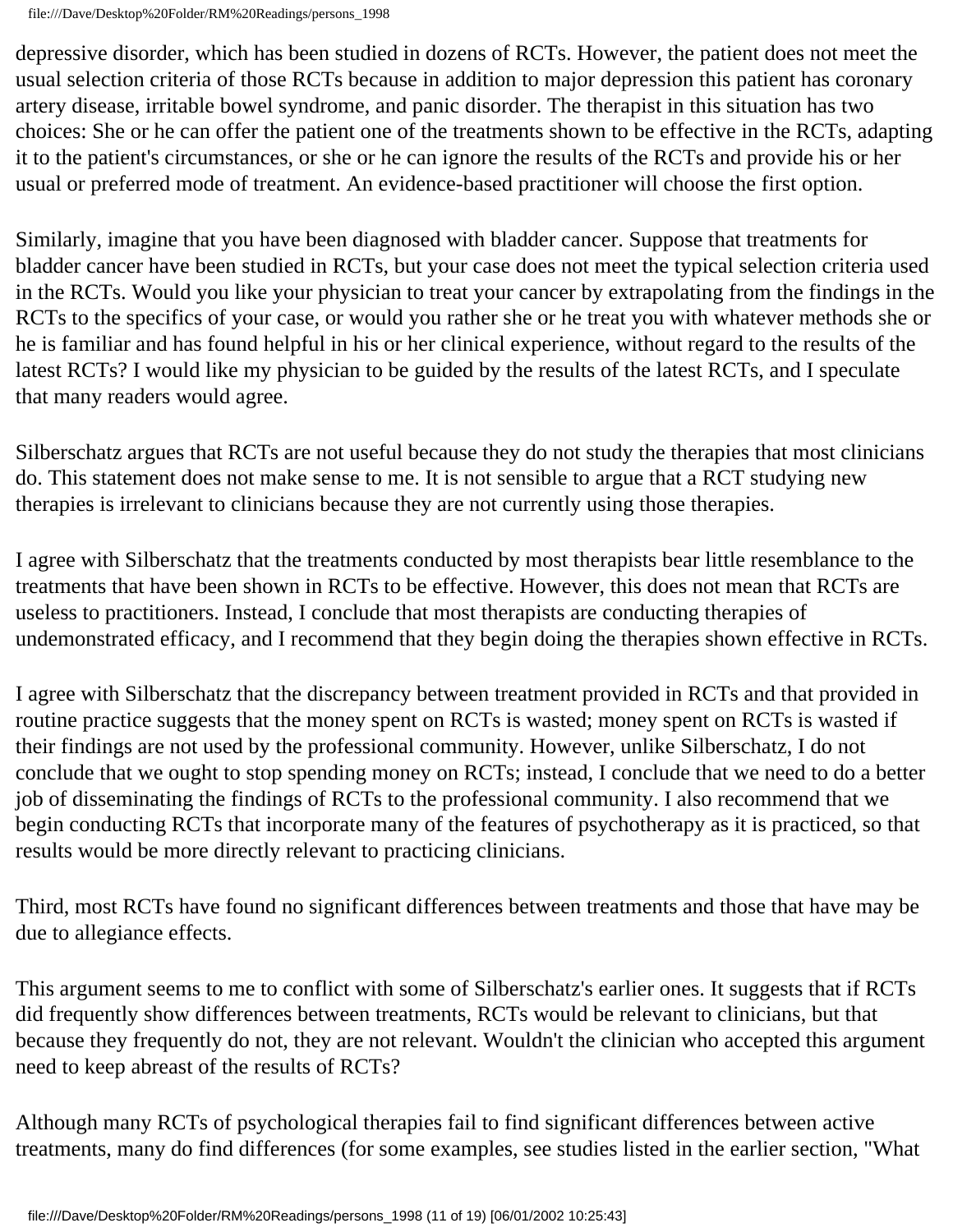```
file:///Dave/Desktop%20Folder/RM%20Readings/persons_1998
```
useful information do RCTs provide to psychotherapists?"). Several writers have recently argued that "the dodo bird" verdict ("Everyone has won and all must have prizes") is no longer true, although perhaps it once was ( [Chambless, 1996](#page-15-12) ; [Giles, 1993](#page-16-14) ). I agree.

The common finding of tie results in RCTs pitting active treatments against one another does not support the conclusion that, therefore, all treatments are equal in efficacy and RCTs do not provide useful information. For example, exposure and response prevention (ERP) is widely considered the psychosocial treatment of choice for obsessive—compulsive disorder (OCD; [Steketee & Lam, 1993](#page-18-10) ). Thus, it is considered superior to psychodynamic psychotherapy, for example. However, the view of ERP as superior to psychodynamic psychotherapy is not based on the results of any RCT showing that ERP is superior to psychodynamic psychotherapy in the treatment of OCD. Instead, it is based on the fact that numerous RCTs examining hundreds of patients have uniformly shown ERP to be superior to wait-list, placebo, and alternative behavioral and cognitive—behavior treatments, and on the fact that psychodynamic psychotherapy for OCD has not been studied in a single RCT (see the review by [Steketee](#page-18-10)  [& Lam, 1993](#page-18-10) ).

Silberschatz argues that when RCTs do show differences between treatments, these differences may be due to allegiance effects. I agree with Silberschatz that allegiance effects may underlie some findings showing one therapy superior to another. However, I believe that the concern about allegiance effects demonstrates the importance of RCTs. We cannot assume that therapies work in the way we think they work–or even that they work at all–without careful measurement free of bias. It is for this reason that RCTs are essential. In fact, it is an RCT that would provide the most compelling test of the allegiance effects hypothesis. To test for allegiance effects, patients would be randomly assigned to therapists with high versus low allegiance to the therapy they were providing.

## **Rebuttal: George Silberschatz**

Persons argues that clinicians typically must decide whether one form of treatment is more effective than another for a particular patient and that the RCT is the strongest available method for answering this question. It is not. RCTs address efficacy issues in terms of mean responses for average patients; they do not address questions of central importance to the practicing clinician: Will the treatment work for a particular patient? As I discussed earlier, this question can be answered in a scientifically rigorous manner but not with the RCT method.

Persons acknowledges the difficulties of applying RCT results to specific patients, and as one solution, she advocates using the nomothetic RCT data in an idiographic way. There are two problems with this position. First, psychotherapy RCTs have very poor external validity; generalizing from the experimental condition to clinical practice is very risky. As **Howard et al.** (1996) pointed out,

There is no logical connection between showing that a treatment can work and showing that a treatment does work. That is, a treatment that cannot be shown to produce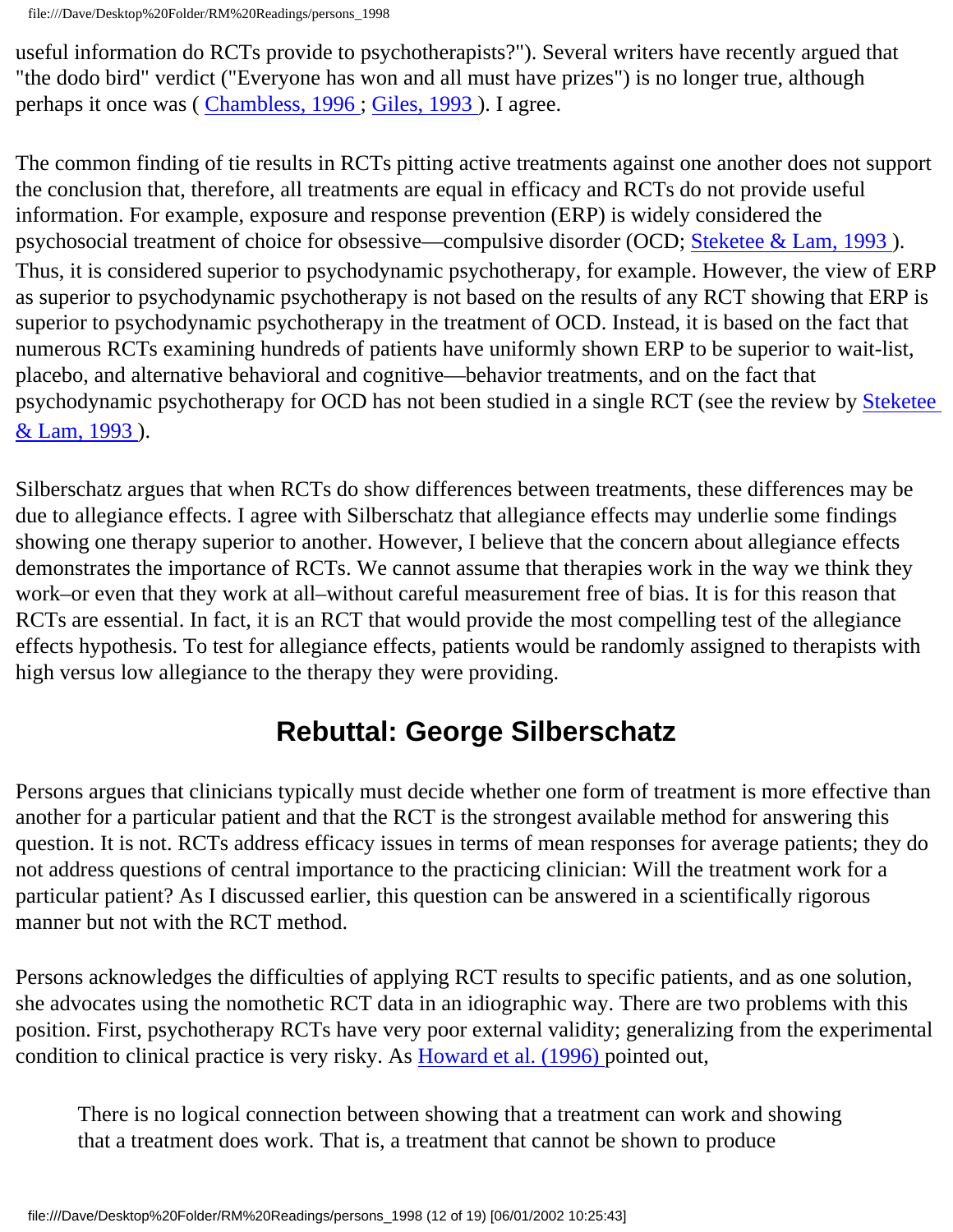```
file:///Dave/Desktop%20Folder/RM%20Readings/persons_1998
```
statistically significant mean group differences in a carefully conducted clinical trial may still be demonstrably beneficial as actually practiced. Similarly, a treatment that has been shown to be effective in a clinical trial may not be effective as practiced. (p. 1060)

The second problem with extrapolating from RCTs to clinical practice is the assumption of patient homogeneity. RCT advocates believe that by selecting a circumscribed group of patients (e.g., major depressive disorder) using highly specific inclusion—exclusion criteria, one can then generalize treatment results to a comparable homogeneous group in practice. [Kiesler \(1966\)](#page-16-15) referred to this assumption as "the uniformity myth" in psychotherapy research. It is a myth that does not fit clinical reality. In my own work, for instance, I find substantial differences among my educated, intelligent, middle-aged dysthymic patients and would therefore find it difficult to evaluate a study that found that treatment X is superior for this group of supposedly homogeneous patients. It is not surprising that uniformity assumptions do not hold up for psychotherapy research participants any better than they do for patients. [Blatt \(1992\)](#page-15-13) identified two different types of depression and found that responsiveness to psychoanalytic therapy differed as a function of the two types. In an analysis of data from the NIMH Depression Study, [Blatt, Quinlan, Pilkonis, and Shea \(1995\)](#page-15-14) found that one type of depression (perfectionistic self-criticism) predicted a poor level of therapeutic response across all treatment conditions.

Persons seems to discount alternative research designs such as repeated-measures single-case studies because of difficulties with generalizability. Solutions for the problem of generalizability in small sample studies have been discussed in the literature (e.g., [Hersen & Barlow, 1976](#page-16-6); [Kazdin, 1982](#page-16-16); see also [Goldfried & Wolfe, 1996](#page-16-9)), for instance, serial replication of findings across different patients, therapists, and treatments. In my view, RCT advocates have sacrificed clinical validity in the effort to maximize experimental control (internal validity); I don't see the value of generalizing clinically meaningless findings. Persons states that RCTs address the question " *All else the same* [emphasis added], what treatment is best for disorder  $X$ ?" (p. 126). But in phenomena as complex and multidimensional as psychopathology and psychotherapy, all else is not the same, and no amount of experimental manipulation can force all other things to be equal. Patients are not equal, therapists are not equal, and the therapeutic interactions between them are not equal, regardless of how meticulously manualized the treatments may be (for further discussion, see Davison & Lazarus, 1994; [Fensterheim & Raw, 1996](#page-15-11); [Goldfried & Wolfe, 1996](#page-16-9); Nezu, 1996; [Stiles et al., 1986](#page-18-5)). In designing studies that assume that all other things are equal (or can be equalized), RCT advocates end up studying a phenomenon that is unfamiliar to most practicing clinicians. There are other scientifically rigorous approaches to studying psychotherapy that do not require such simplistic and false assumptions.

RCTs, according to Persons, provide therapists with useful information for they tell us which treatments are scientifically proven to be superior. If the data were so unequivocal, I doubt there would be much of a basis for debate. In fact, most large-scale reviews and meta-analyses of psychotherapy outcome studies have consistently shown that psychotherapy is effective but that no one treatment is superior (Lambert  $\&$ [Bergin, 1994](#page-17-16); [Lipsey & Wilson, 1993](#page-17-17); Smith et al., 1980; [Stiles et al., 1986](#page-18-5)). One can point to individual studies in which one treatment is found to be superior to another; however, such results must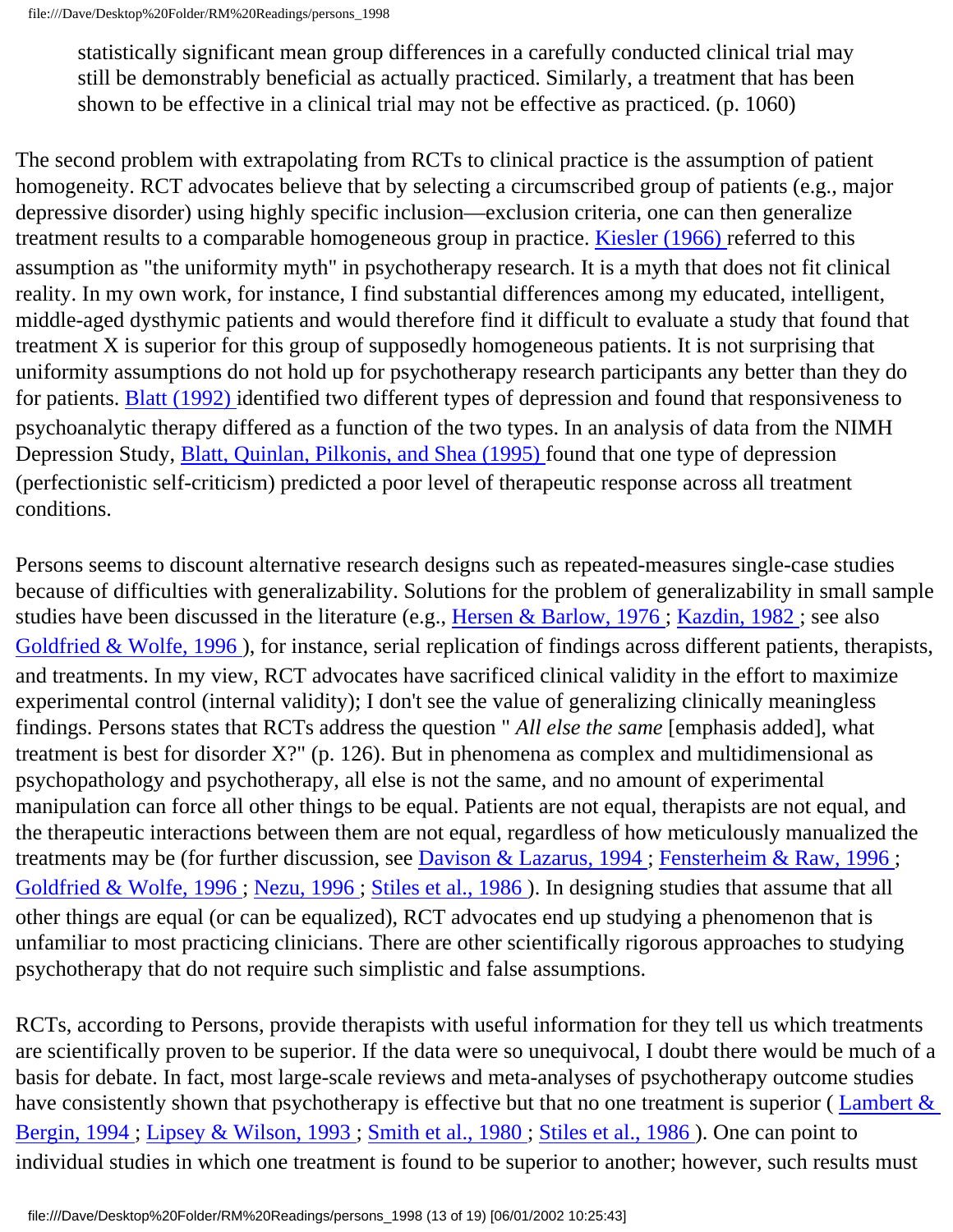```
file:///Dave/Desktop%20Folder/RM%20Readings/persons_1998
```
be viewed cautiously because (a) randomization (the bedrock of RCTs) can rarely be achieved in a single experiment and thus requires replication,  $\frac{1}{2}$  $\frac{1}{2}$  $\frac{1}{2}$  and (b) individual studies are vulnerable to allegiance effects–that is, the treatment found to be superior is typically the one that is practiced or advocated by the investigator ( [Luborsky et al., 1975](#page-17-14) ; [Robinson et al., 1990](#page-17-15) ; [Smith et al., 1980](#page-18-9) ).

The crux of my disagreement with staunch RCT advocates is that they zealously overvalue the RCT as the scientific gold standard. Persons, for instance, states that most therapists are conducting treatments of undemonstrated efficacy or value, suggesting that the only demonstration of value is the RCT. [Seligman](#page-17-13) [\(1996\)](#page-17-13) persuasively argued that efficacy studies (RCTs) do not "have a unique claim on the empirical validation of psychotherapy" (p. 1077). He made the case that effectiveness studies, which rely on observational methods with causal modeling, and efficacy studies, which rely on randomization and experimental controls, are both scientifically rigorous methods for assessing psychotherapy. They each have their flaws as well as their strengths:

They both narrow in on causation by eliminating alternative causes; the experimental method does this by random assignment of participants to control or experimental groups, and the observational method does this by measuring specified alternative causes and partialing them out. The experimental method has an edge in eliminating many unmeasured possible causes in one fell swoop, whereas the observational method has an edge in being able to generalize immediately to reality. (pp. 1075—1076)

[el4] I urge Persons and other psychotherapy research colleagues to guard against equating empirical validation with the RCT method. [Seligman \(1996](#page-17-13) ; see also [Fox, 1996](#page-16-17) , especially pp. 780—782) showed the perils of this false equation.

Persons and I disagree about many issues regarding psychotherapy practice and research, but there is one fundamental issue about which we agree wholeheartedly: the value of what she calls theory-driven idiographic treatment (see also [Persons, 1991](#page-17-9)). I believe that most good clinicians rely (either implicitly or explicitly) on a model or theory to guide their understanding of human behavior and then apply their theory in a case-specific fashion. In fact, the therapist's ability to tailor interventions to the problems and needs of specific patients is, in my judgment, one of the key effective ingredients of psychotherapy. I believe that a theory-driven idiographic approach is essential to the scientific study of psychotherapy and that the results of such efforts are far more compelling than the results of RCTs.

# **Discussion**

Two very different points of view are presented here. Silberschatz argues that the phenomena studied in RCTs diverge so sharply from clinical practice that no generalization from the research to the clinical setting is possible. Persons agrees that the phenomena studied in RCTs often differ from clinical practice but argues that the clinician can–and has an ethical responsibility to–generalize from RCTs.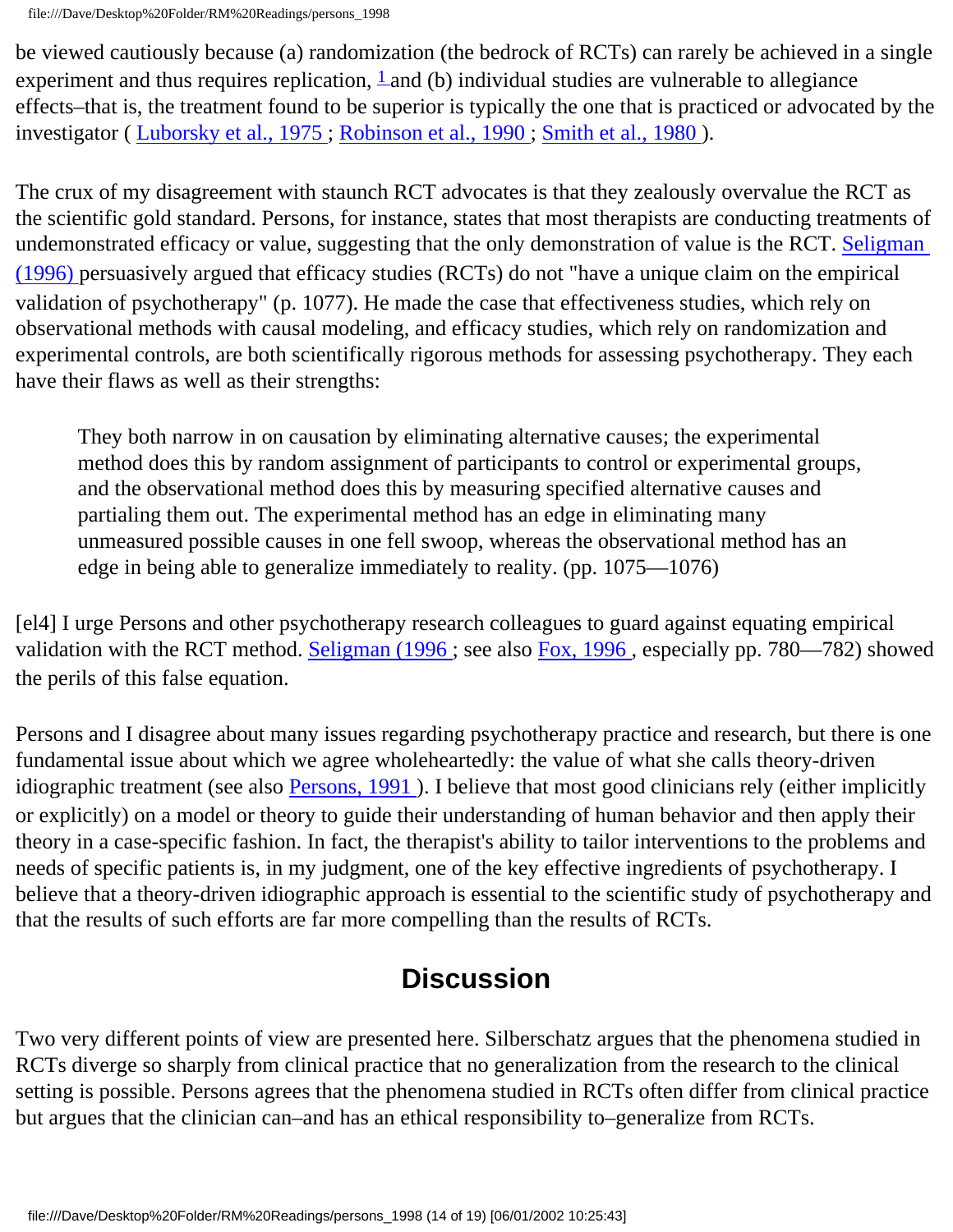file:///Dave/Desktop%20Folder/RM%20Readings/persons\_1998

Silberschatz and Persons agree that more studies of psychotherapy as it exists in the clinical setting are needed. However, they disagree about the details of the particular studies each would recommend.

Persons recommends that steps be taken to increase the ecological validity of RCTs, with the hope that this will make them more acceptable and useful to practicing clinicians. She recommends that researchers conduct RCTs that study heterogeneous populations and the characteristics of therapy as it occurs in nature, including idiographic treatment (cf. [Persons, 1991](#page-17-9) ). She suggests that reporting of results of RCTs focus more on individual cases and on clinical significance (cf. [Jacobson & Truax, 1991](#page-16-18)  ) than is usually done. She also recommends that naturalistic outcome studies examine empirically the degree to which results of RCTs generalize to routine clinical practice (cf. Persons, Burns, & Perloff, [1988](#page-17-19) ).

In contrast, Silberschatz views RCTs, even of naturally occuring clinical phenomena, as scientifically unproductive and clinically useless. Instead, he argues that process-outcome studies, effectiveness studies, and single case research provide more valuable information to clinicians and contribute to understanding how therapy works (cf. [Barlow et al., 1984](#page-15-6); Crits-Christoph et al., 1988; Davison & [Lazarus, 1994](#page-15-15) ; [Norville et al., 1996](#page-17-12) ; [Rice & Greenberg, 1984](#page-17-5) ; [Seligman, 1995](#page-17-8) ; [Silberschatz & Curtis,](#page-18-3)  [1993](#page-18-3) ; [Silberschatz et al., 1986](#page-18-2) ). Silberschatz agrees with [Seligman \(1996\)](#page-17-13) that well-designed observational methods (with multiple regression analysis) can be used to test and rule out alternative explanations. Indeed, much of the work of the San Francisco Psychotherapy Research Group has used such methods to empirically evaluate competing hypotheses about how patients work in psychotherapy (for review, see [Silberschatz, Curtis, Fretter, & Kelly, 1988](#page-18-12); [Silberschatz et al., 1991](#page-18-6)). Persons agrees that these types of studies are useful but does not see them as supplanting the RCTs because they do not address the same questions the RCTs address.

We agree that it is useful to study therapy as it occurs in nature. Thus, we agree that studies such as the *CR* study are quite useful, and we recommend that more studies of this sort be undertaken. We also agree that the *CR* study could be improved in many ways (by collecting data prospectively rather than retrospectively and by using better measures that assess patients' functioning, rather than satisfaction with treatment, for example).

<span id="page-14-0"></span>Because the difference between our two positions is so sharp, we believe it is noteworthy that we can agree on the importance of studies of therapy as it occurs in nature. We also agree on the value of singlecase studies; this methodology has been underutilized and has much to contribute. We believe that our agreement about the value of naturalistic studies of psychological therapies and single-case studies deserves particular note. These are areas in which therapists who otherwise differ considerably can agree and those in which clinicians and researchers, often divided, can join.

# **References**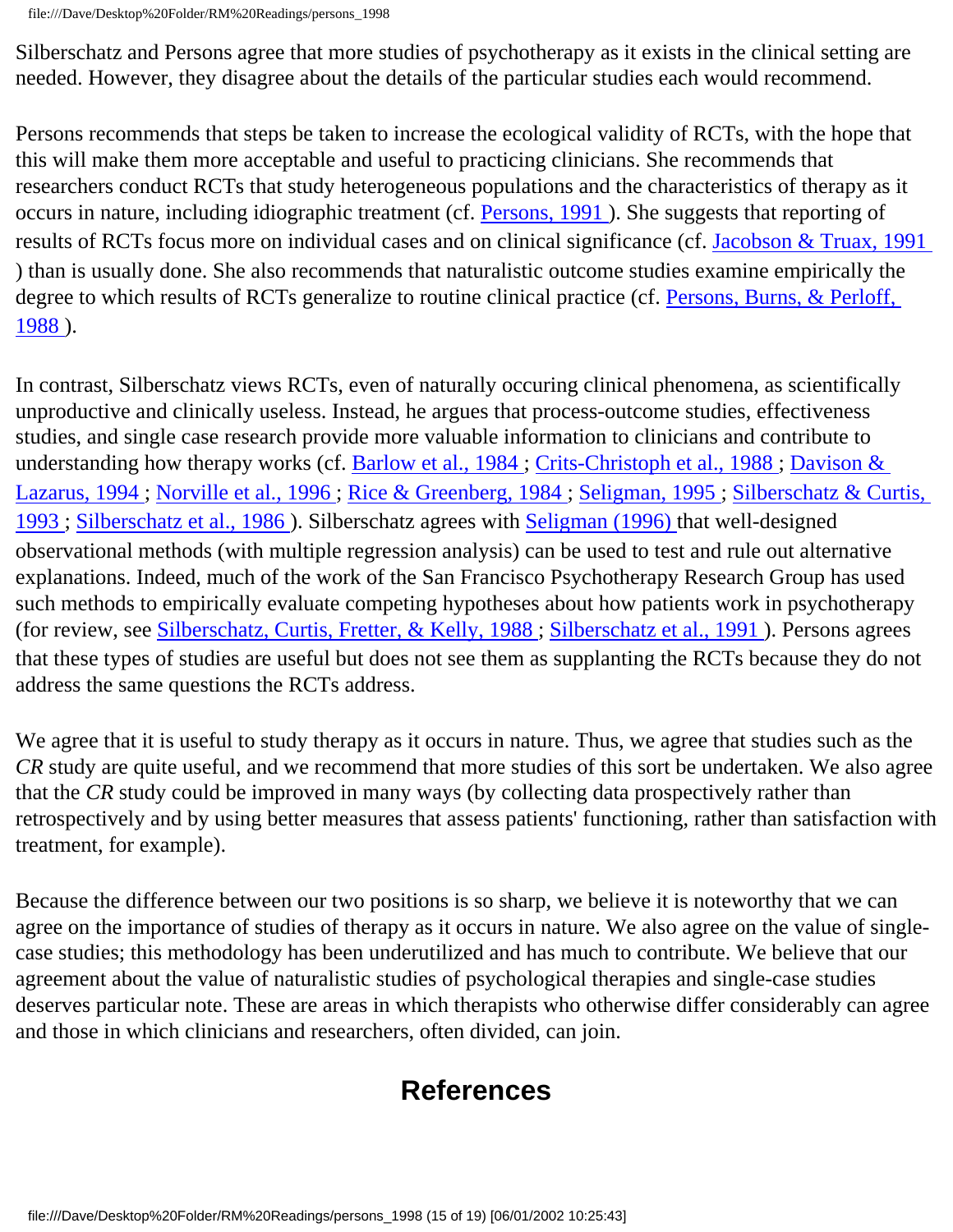Agency for Health Care Policy and Research U.S. Public Health Service (1993). *Depression in primary care: Vol. 2. Treatment of major depression* ((Clinical Practice Guideline No. 5). Rockville, MD: Author)

<span id="page-15-1"></span>Barlow, D. H., Craske, M. G., Cerny, J. A. & Klosko, J. S. (1989). Behavioral treatment of panic disorder.( *Behavior Therapy, 20,* 261—282.)

<span id="page-15-6"></span>Barlow, D. H., Hayes, S. C. & Nelson, R. O. (1984). *The scientist—practitioner: Research and accountability in clinical and educational settings.* (New York: Pergamon)

Beck, A. T., Rush, A. J., Shaw, B. F. & Emery, G. (1979). *Cognitive therapy of depression.* (New York: Guilford)

<span id="page-15-8"></span>Beutler, L. E., Williams, R. E. & Wakefield, P. J. (1993). Obstacles to disseminating applied psychological science.( *Journal of Applied and Preventive Psychology, 2,* 53—58.)

<span id="page-15-9"></span>Beutler, L. E., Williams, R. E., Wakefield, P. J. & Entwistle, S. R. (1995). Bridging scientist and practitioner perspectives in clinical psychology.( *American Psychologist, 50,* 984—994.)

<span id="page-15-13"></span>Blatt, S. J. (1992). The differential effect of psychotherapy and psychoanalysis on anaclitic and introjective patients: The Meninger Psychotherapy Research Project revisited.( *Journal of the American Psychoanalytic Association, 40,* 691—724.)

<span id="page-15-14"></span>Blatt, S. J., Quinlan, D. M., Pilkonis, P. & Shea, T. (1995). The effects of need for approval and perfectionism on the brief treatment of depression.( *Journal of Consulting and Clinical Psychology, 63,*   $125 - 132.$ 

<span id="page-15-3"></span>Borkovec, T. D. & Costello, E. (1993). Efficacy of applied relaxation and cognitive—behavioral therapy in the treatment of generalized anxiety disorder.( *Journal of Consulting and Clinical Psychology, 61,*  611—619.)

<span id="page-15-12"></span>Chambless, D. L. (1996). In defense of dissemination of empirically supported psychological interventions.( *Clinical Psychology: Science and Practice, 3,* 230—235.)

<span id="page-15-0"></span>Chambless, D. L. & Hollon, S. D. (1998). Defining empirically supported therapies.( *Journal of Consulting and Clinical Psychology, 66,* 7—18.)

<span id="page-15-4"></span>Clarkin, J. F., Pilkonis, P. A. & Magruder, K. M. (1996). Psychotherapy of depression: Implications for reform of the health care system.( *Archives of General Psychiatry, 53,* 717—723.)

<span id="page-15-10"></span>Crits-Christoph, P., Cooper, A. & Luborsky, L. (1988). The accuracy of therapist's interpretations and the outcome of dynamic psychotherapy.( *Journal of Consulting and Clinical Psychology, 56,* 490—495.)

<span id="page-15-15"></span>Davison, G. C. & Lazarus, A. A. (1994). Clinical innovation and evaluation: Integrating practice with inquiry.( *Clinical Psychology: Science and Practice, 1,* 157—168.)

<span id="page-15-5"></span>Eifert, G. H., Evans, I. M. & McKendrick, V. G. (1990). Matching treatments to client problems not diagnostic labels: A case for paradigmatic behavior therapy.( *Journal of Behavior Therapy and Experimental Psychiatry, 21,* 163—172.)

<span id="page-15-7"></span>Elkin, I., Shea, M. T., Watkins, J. T., Imber, S. D., Sotsky, S. M., Collins, J. F., Glass, D. R., Pilkonis, P. A., Leber, W. R., Docherty, J. P., Fiester, S. J. & Parloff, M. B. (1989). NIMH Treatment of Depression Collaborative Research Program: General effectiveness of treatments.( *Archives of General Psychiatry, 46,* 971—982.)

<span id="page-15-11"></span>Fensterheim, H. & Raw, S. D. (1996). Psychotherapy research is not psychotherapy practice.( *Clinical Psychology: Science and Practice, 3,* 168—171.)

<span id="page-15-2"></span>Foa, E. B., Rothbaum, B. O., Riggs, D. S. & Murdock, T. B. (1991). Treatment of posttraumatic stress disorder in rape victims: A comparison between cognitive—behavioral procedures and counseling.(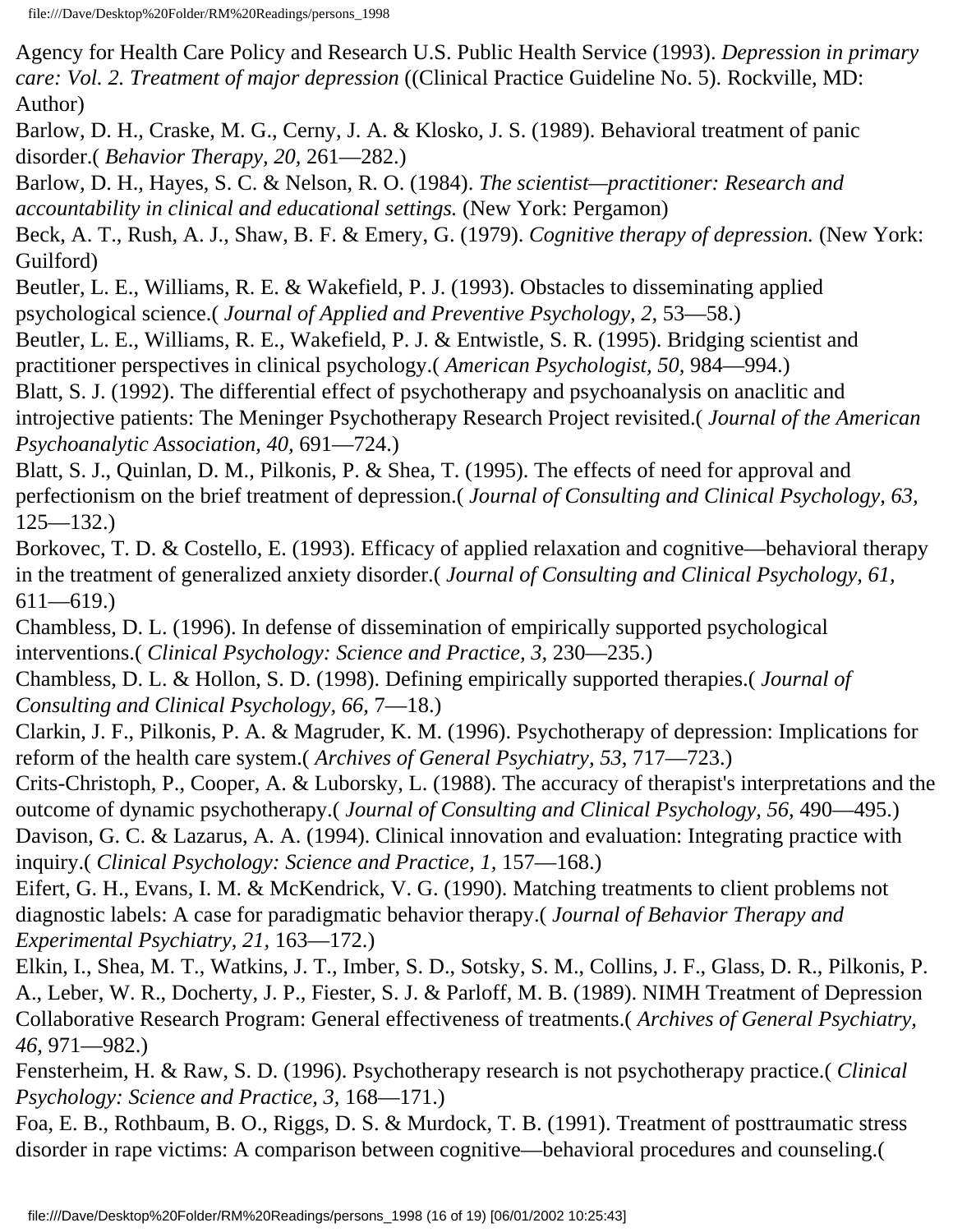*Journal of Consulting and Clinical Psychology, 59, 715—723.*)

<span id="page-16-17"></span>Fox, R. E. (1996). Charlatanism, scientism, and psychology's social contract.( *American Psychologist, 51,* 777—784.)

<span id="page-16-12"></span>Frazier, H. S. (Ed.) & Mosteller, F. (Ed.) (1995). *Medicine worth paying for: Assessing medical innovations.* (Cambridge, MA: Harvard University Press)

<span id="page-16-8"></span>Fretter, P. B. (1984). The immediate effects of transference interpretations on patients' progress in brief, psychodynamic psychotherapy.( *Dissertation Abstracts International, 46,* (6). (University Microfilms No. 85—12, 112))

<span id="page-16-14"></span><span id="page-16-9"></span>Giles, T. R. (Ed.) (1993). *Handbook of effective psychotherapy.* (New York: Plenum) Goldfried, M. R. & Wolfe, B. (1996). Psychotherapy practice and research: Repairing a strained alliance.( *American Psychologist, 51,* 1007—1016.)

<span id="page-16-11"></span><span id="page-16-6"></span>Hersen, M. (1981). Complex problems require complex solutions.( *Behavior Therapy, 12,* 15—29.) Hersen, M. & Barlow, D. H. (1976). *Single-case experimental designs: Strategies for studying behavior change.* (New York: Pergamon Press)

<span id="page-16-2"></span>Hogarty, G. E., Anderson, C. M., Reiss, D. J., Kornblith, S. J., Greenwald, D. P., Javna, C. D. & Madonia, M. J. (1986). Family psychoeducation, social skills training, and maintenance chemotherapy in the aftercare treatment of schizophrenia.( *Archives of General Psychiatry, 43,* 633—642.)

<span id="page-16-3"></span>Hope, D. A., Holt, C. S. & Heimberg, R. G. (1993). Social phobia.(In T. R. Giles (Ed.), *Handbook of effective psychotherapy* (pp. 227—251). New York: Plenum.)

<span id="page-16-19"></span>Howard, K. I., Krause, M. S. & Lyons, J. (1993). When clinical trials fail: A guide to disaggregation.(In L. S. Onken, J. D. Blaine, & J. J. Boren (Eds.), *Behavioral treatments for drug abuse and dependence*  (NIDA Research Monograph No. 137, pp. 291—302). Washington, DC: National Institute for Drug Abuse.)

<span id="page-16-5"></span>Howard, K. I., Krause, M. S. & Vessey, J. T. (1994). Analysis of clinical trial data: The problem of outcome overlap.( *Psychotherapy, 31,* 302—307.)

<span id="page-16-10"></span>Howard, K. I., Moras, K., Brill, P. L., Martinovich, Z. & Lutz, W. (1996). Evaluation of psychotherapy: Efficacy, effectiveness, and patient progress.( *American Psychologist, 51,* 1059—1064.)

<span id="page-16-13"></span>Jacobson, N. S. & Christensen, A. (1996). Studying the effectiveness of psychotherapy: How well can clinical trials do the job?( *American Psychologist, 51,* 1031—1039.)

Jacobson, N. S., Dobson, K., Fruzzetti, A. E., Schmaling, K. B. & Salusky, S. (1991). Marital therapy as a treatment for depression.( *Journal of Consulting and Clinical Psychology, 59,* 547—557.)

<span id="page-16-18"></span>Jacobson, N. S. & Truax, P. (1991). Clinical significance: A statistical approach to defining meaningful change in psychotherapy research.( *Journal of Consulting and Clinical Psychology, 59,* 12—19.)

<span id="page-16-1"></span>Kaplan, S. L. & Busner, J. (1993). Treatment of nocturnal enuresis.(In T. R. Giles (Ed.), *Handbook of effective psychotherapy* (pp. 135—150). New York: Plenum.)

<span id="page-16-16"></span>Kazdin, A. E. (1982). *Single-case research designs: Methods for clinical and applied settings.* (New York: Oxford University Press)

<span id="page-16-7"></span>Kazdin, A. E. (1993). Evaluation in clinical practice: Clinically sensitive and systematic methods of treatment delivery.( *Behavior Therapy, 24,* 11—45.)

<span id="page-16-4"></span>Kendall, P. C. (1994). Treating anxiety disorders in children: Results of a randomized clinical trial.( *Journal of Consulting and Clinical Psychology, 62, 100—110.*)

<span id="page-16-15"></span><span id="page-16-0"></span>Kiesler, D. J. (1966). Some myths of psychotherapy research and the search for a paradigm.( *Psychological Bulletin, 65,* 110—136.)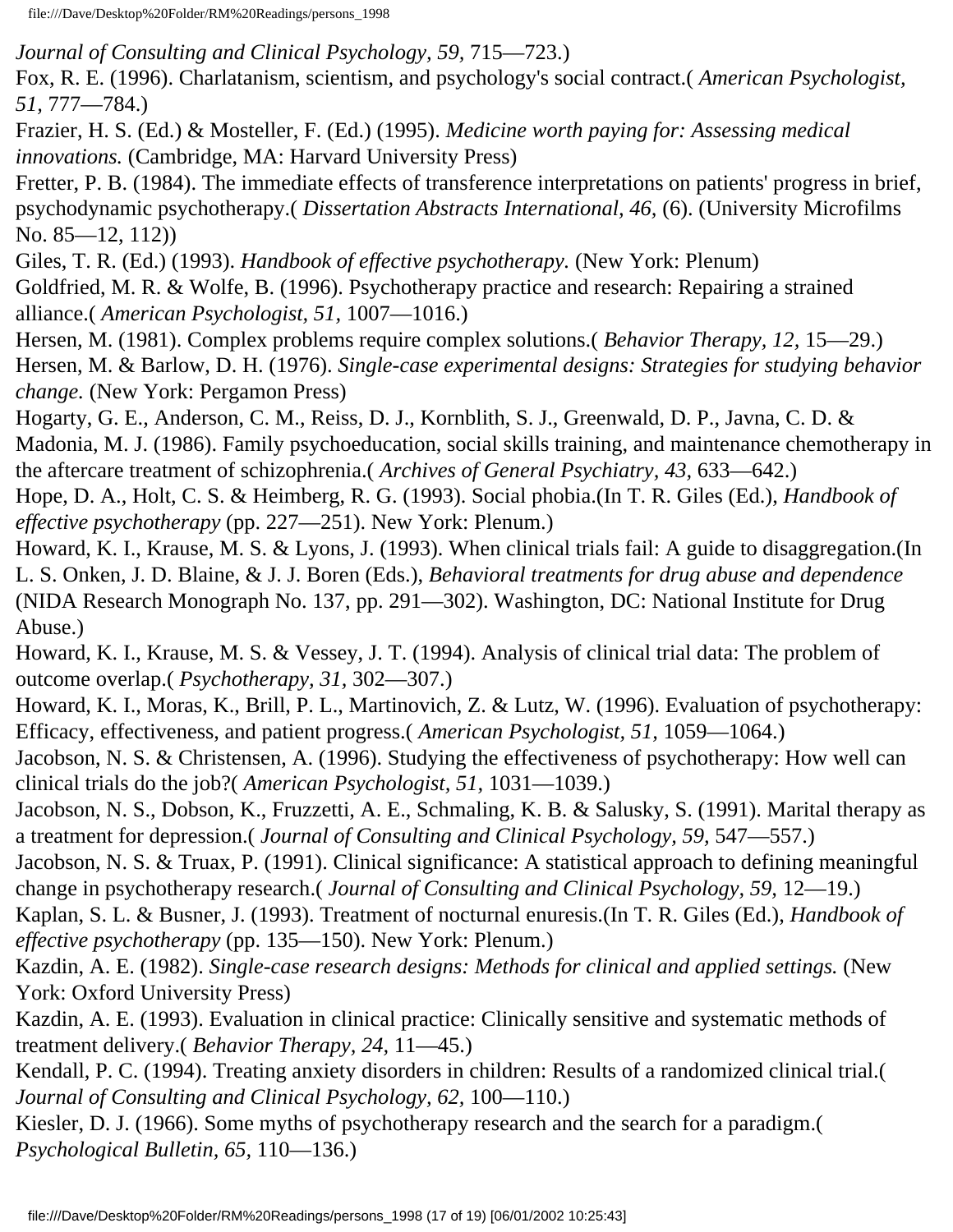Klerman, G. L. (1990). The psychiatric patient's right to effective treatment: Implications of *Osheroff v. Chestnut Lodge.* ( *Journal of Psychiatry, 147,* 409—418.)

<span id="page-17-16"></span>Lambert, M. J. & Bergin, A. E. (1994). The effectiveness of psychotherapy.(In A. E. Bergin & S. L. Garfield (Eds.), *Handbook of psychotherapy and behavior change* (4th ed., pp. 143—189). New York: Wiley.)

<span id="page-17-1"></span>Leitenberg, H. (1993). Treatment of bulimia nervosa.(In T. R. Giles (Ed.), *Handbook of effective psychotherapy* (pp. 279—303). New York: Plenum.)

<span id="page-17-2"></span>Linehan, M. M., Armstrong, H. E., Suarez, A., Allmon, D. & Heard, H. L. (1991).

Cognitive—behavioral treatment of chronically parasuicidal borderline patients.( *Archives of General Psychiatry, 48,* 1060—1064.)

<span id="page-17-17"></span>Lipsey, M. W. & Wilson, D. B. (1993). The efficacy of psychological, educational, and behavioral treatment: Confirmation from meta-analyses.( *American Psychologist, 48,* 1181—1209.)

<span id="page-17-14"></span><span id="page-17-0"></span>Luborsky, L., Singer, B. & Luborsky, L. (1975). Comparative studies of psychotherapy: Is it true that "everyone has won and all must have prizes"?( *Archives of General Psychiatry, 32,* 995—1008.) McFall, R. M. (1991). Manifesto for a science of clinical psychology.( *The Clinical Psychologist, 44,*   $75 - 88.$ 

Mental health: Does therapy help? (1995, November). *Consumer Reports,* 734—739.

<span id="page-17-18"></span>Messer, S. B. & Winokur, M. (1984). Ways of knowing and visions of reality in psychoanalytic therapy and behavior therapy.(In H. Arkowitz & S. B. Messer (Eds.), *Psychoanalytic therapy and behavior therapy: Is integration possible?* (pp. 63—106). New York: Plenum.)

<span id="page-17-10"></span>Nezu, A. M. (1996). What are we doing to our patients and should we care if anyone else knows?( *Clinical Psychology: Science and Practice, 3,* 160—163.)

<span id="page-17-12"></span>Norville, R., Sampson, H. & Weiss, J. (1996). Accurate interpretations and brief psychotherapy outcome.( *Psychotherapy Research, 6,* 16—29.)

<span id="page-17-7"></span>Parloff, M. B. (1979). Can psychotherapy research guide the policymaker?(A little knowledge may be a dangerous thing. *American Psychologist, 34,* 296—306.)

<span id="page-17-9"></span><span id="page-17-4"></span>Persons, J. B. (1989). *Cognitive therapy in practice: A case formulation approach.* (New York: Norton) Persons, J. B. (1991). Psychotherapy outcome studies do not accurately represent current models of psychotherapy: A proposed remedy.( *American Psychologist, 46,* 99—106.)

<span id="page-17-3"></span>Persons, J. B. (1993). Outcome of psychotherapy for unipolar depression.(In T. R. Giles (Ed.), *Handbook of effective psychotherapy* (pp. 305—323). New York: Plenum.)

<span id="page-17-19"></span>Persons, J. B., Burns, D. D. & Perloff, J. M. (1988). Predictors of dropout and outcome in private practice patients treated with cognitive therapy for depression.( *Cognitive Therapy and Research, 12,*  557—575.)

<span id="page-17-15"></span><span id="page-17-5"></span>Rice, L. N. & Greenberg, L. S. (1984). *Patterns of change.* (New York: Guilford Press) Robinson, L. A., Berman, J. S. & Neimeyer, R. A. (1990). Psychotherapy for the treatment of depression:

<span id="page-17-8"></span>A comprehensive review of controlled outcome research.( *Psychological Bulletin, 108,* 30—49.) Seligman, M. E. P. (1995). The effectiveness of psychotherapy: The *Consumer Reports* Study.(

*American Psychologist, 50,* 965—974.)

<span id="page-17-13"></span><span id="page-17-11"></span><span id="page-17-6"></span>Seligman, M. E. P. (1996). Science as an ally of practice.( *American Psychologist, 51,* 1072—1079.) Silberschatz, G. (1986). Testing pathogenic beliefs.(In J. Weiss, H. Sampson, & the Mount Zion Psychotherapy Research Group (Eds.), *The psychoanalytic process: Theory, clinical observation, and empirical research* (pp. 256—266). New York: Guilford Press.)